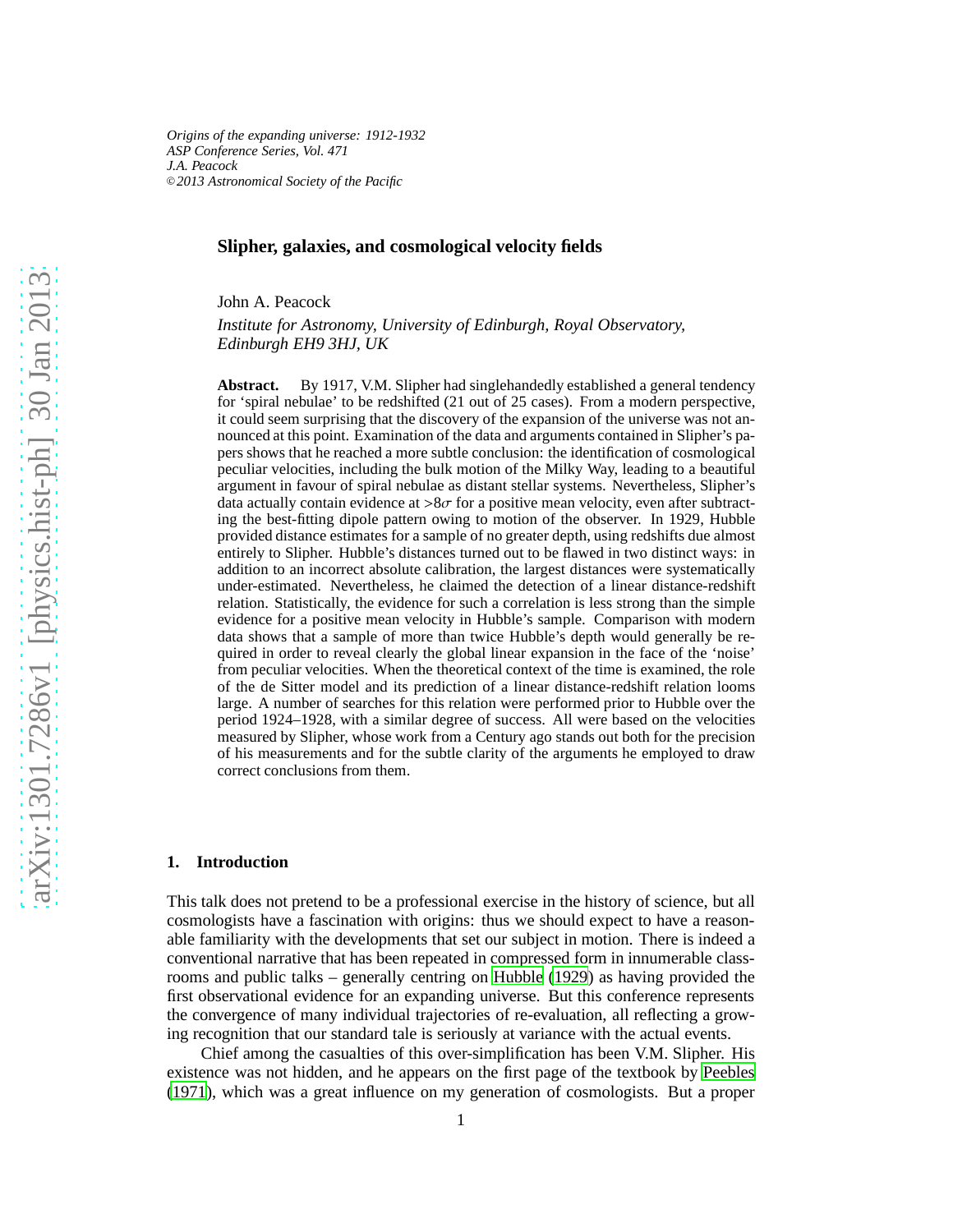appreciation of Slipher's work was perhaps hindered by the fact that all of his major papers appeared in the obscurity of internal Lowell reports, or journals that ceased publication. In 2004, I tried and failed to discover electronic versions of Slipher's seminal papers anywhere on the web. But the Royal Observatory Edinburgh is fortunate enough to possess an outstanding collection of historical journals, so I was able to track down the originals and make scans. Since then, I am proud to say that my complaints to ADS have had an effect: not only are Slipher's main papers all now listed (Slipher's 1917 masterpiece lacked any entry whatsoever in the database), but you can also find the scans I made through ADS.

Reading these papers cannot fail to generate an enormous respect for Slipher as a scientist: they are confidently argued, and make some points that are astonishingly perceptive with the aid of 21st-century hindsight. Given the confusion that naturally attended the first engagement with modern cosmological questions, this is all the more impressive. When all is unclear, it is tempting to hedge papers with so many qualifications that no conclusion ever emerges – but the mark of a great scientist is to stick your neck out and state firmly what you believe to be true. Slipher achieves this on a number of occasions, and his conclusions have stood the test of time.

The intention of this presentation is to try to illuminate the magnitude of Slipher's achievements by viewing them through the eyes of a working cosmologist, and going back to the analysis of the original data. In particular, by comparing with modern data, the aim is to understand why Slipher did not use the general tendency for galaxies to be redshifted as evidence for the expansion of the universe – but how he came to reach an under-appreciated conclusion of similar importance.

# **2. Slipher's great papers**

Before focusing on Slipher's most important paper [\(Slipher](#page-20-0) [1917\)](#page-20-0), it is worth giving a brief overview of his achievements during the period when he was the lone pioneer of 'nebular' spectroscopy. During all of this, it should be clearly borne in mind that the nature of the nebulae was unclear in this period; although the 'island universe' hypothesis of distant stellar systems was a known possibility, a considerable weight of opinion viewed the spiral nebulae as planetary systems in formation.

In [Slipher](#page-19-2) [\(1913](#page-19-2)) the blueshift of Andromeda was measured to be  $300 \text{ km s}^{-1}$ . This velocity was very high by the standards of the time, and there could understandably be skepticism about whether this really was a Doppler shift (cf. the quasar redshift controversy). Slipher trenchantly asserts that "... we have at the present no other interpretation for it. Hence we may conclude that the Andromeda Nebula is approaching the solar system. . . ". Since the blue shift is now believed to be induced by dark-matter density perturbations, it is amusing to note Slipher's speculation that the nebula "might have encountered a dark star".

[Slipher \(1914\)](#page-19-3) was unknown to me prior to my 2004 archival search, but appears to be the first demonstration that spiral galaxies rotate. This would make Slipher a figure of importance, even if he had done nothing else. A striking contrast with modern 'publish or perish' culture is Slipher's statement that he believed he had data showing the tilt of spectral lines, but was not fully satisfied; therefore he waited an entire year until he could repeat and check the results.

The paper in which Slipher presented his results to the American Astronomical Society [\(Slipher 1915;](#page-20-1) August 1914 meeting) is perhaps the most well-known. Out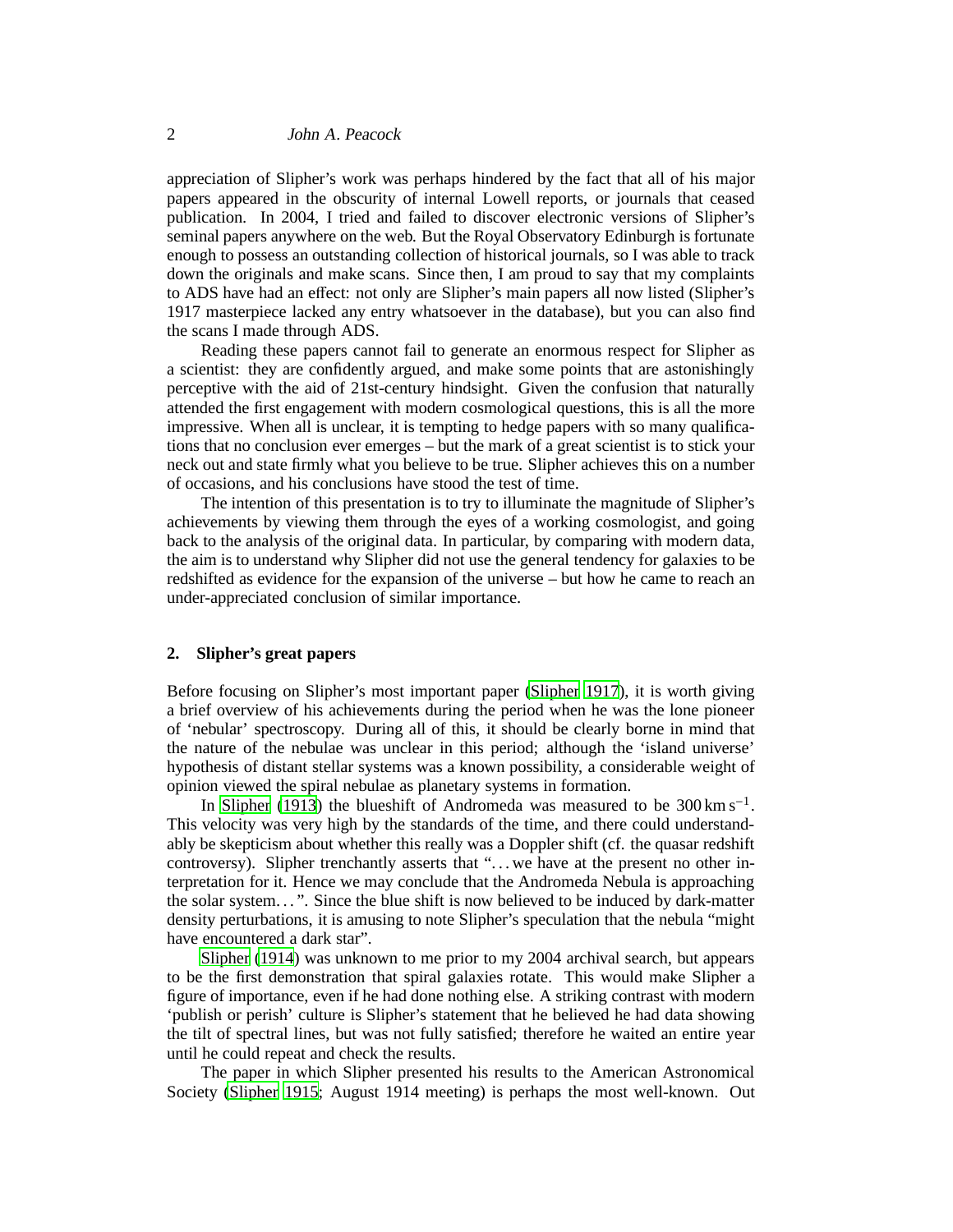of 15 galaxies, 11 were clearly redshifted, and he received a standing ovation after reporting this fact. It must have been clear to all present that this was an observation of deep significance – even if the interpretation was lacking at the time.

The 1917 paper is the most extensive of Slipher's works on nebular spectroscopy, but surprisingly it seems to be less well known than the papers of 1913 and 1915, and I had never seen any mention of its contents prior to reading it for the first time in 2004. The redshift:blueshift ratio has now risen to 21:4, but it is the interpretation that is startling.

### **3. Slipher's intellectual leap of 1917**

Although the mean redshift of the 1917 sample is large and positive, Slipher does not draw what might today be regarded as the obvious conclusion:

The mean of the velocities with regard to sign is positive, implying that the nebulae are receding with a velocity of nearly 500 km. This might suggest that the spiral nebulae are scattering but their distribution on the sky is not in accord with this since they are inclined to cluster.

The term "scattering" clearly denotes a tendency to recede in all directions, which must be regarded as the most basic symptom of an expanding universe. The reason Slipher does not state this as a conclusion is because there is an issue of reference frame. Astronomers of this era were completely familiar with the fact that the Sun moves with respect to the nearby stars, inducing a dipole pattern in the observed velocities. It must therefore have seemed entirely natural to fit a dipole pattern to the sky distribution of velocities. Slipher makes this analysis, deducing a mean velocity of 700 km s−<sup>1</sup> for the Sun and thus noting that we are not at rest with respect to the other galaxies on average. He then makes a tremendous intellectual leap, which is described in language of a beautiful clarity:

We may in like manner determine our motion relative to the spiral nebulae, when sufficient material becomes available. A preliminary solution of the material at present available indicates that we are moving in the direction of right ascension 22 hours and declination −22◦ with a velocity of about 700 km. While the number of nebulae is small and their distribution poor this result may still be considered as indicating that we have some such drift through space. For us to have such motion and the stars not show it means that our whole stellar system moves and carries us with it. It has for a long time been suggested that the spiral nebulae are stellar systems seen at great distances . . . This theory, it seems to me, gains favor in the present observations.

This argument is a dizzying shift of perspective: we start in the Milky Way looking out at the nebulae, from whose dipole reflex motion Slipher correctly infers that the entire Milky Way is in motion at a previously undreamed-of speed. This is almost as shocking a discovery as Copernicus's proposal that the Earth is in motion. But then the perspective shifts, and suddenly Slipher imagines himself to be within one of the nebulae – looking out at the Milky Way and other nebulae: since they all have rms motions in the region of  $400 \text{ km s}^{-1}$ , they must clearly all be the same kind of thing. Hence the nebulae are hugely distant analogues of the Milky Way. This, remember, is 8 years before Hubble detected Cepheids in Andromeda and settled the 'island universe'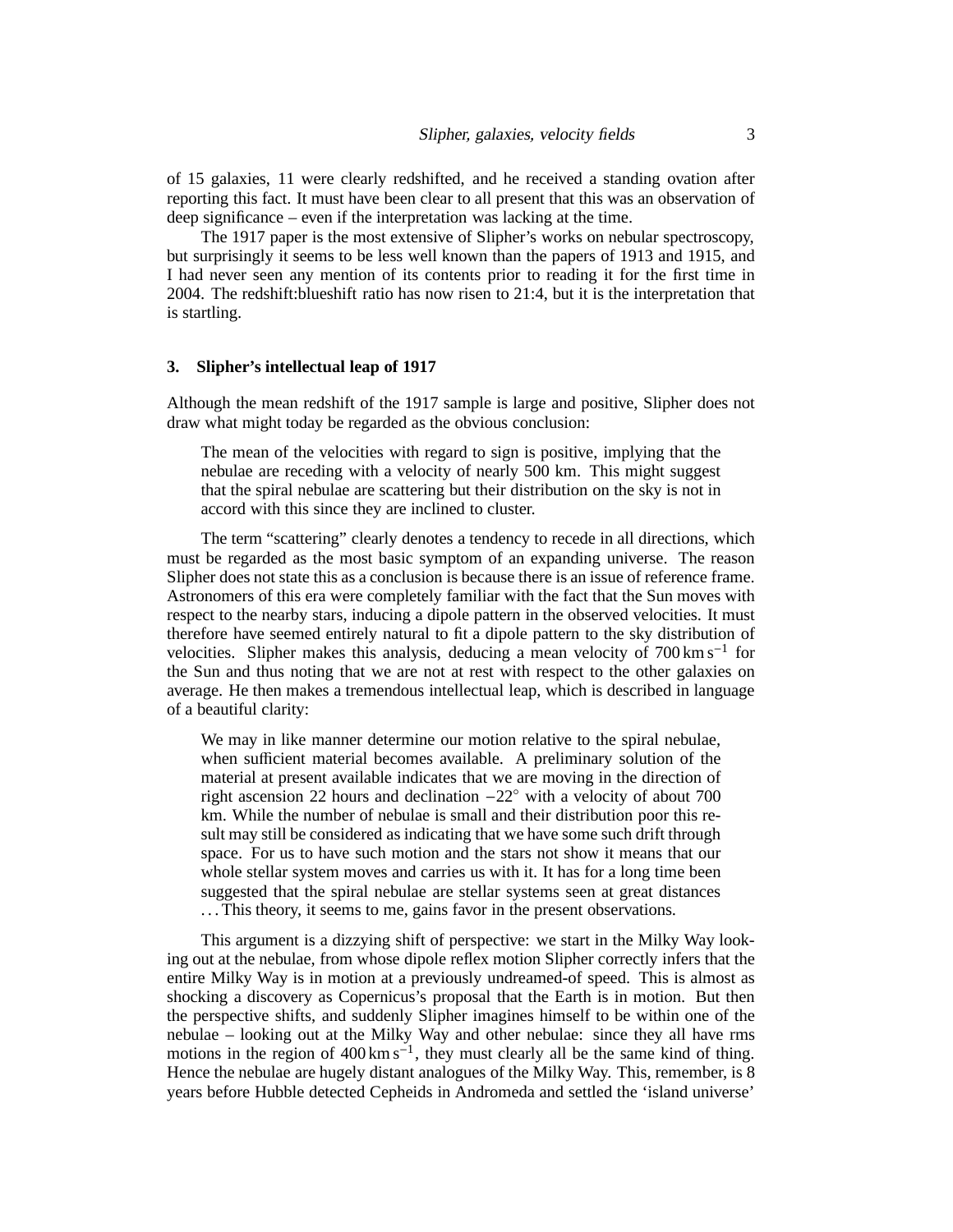

<span id="page-3-0"></span>Figure 1. The sky distribution of Slipher's 1917 galaxies, in Mollweide projection of celestial coordinates, indicating the galactic plane at  $b = \pm 15^\circ$ . Velocities covering the range  $-300 \text{ km s}^{-1}$  to  $+1000 \text{ km s}^{-1}$  are coded red solid (redshift) or blue open (blueshift), with the width of the symbol being proportional to the magnitude of the velocity. The top panel shows the observed velocities; the lower panel shows the same data after removal of the best-fitting dipole. Removal of the dipole reduces the mean velocity from 502 km s<sup>-1</sup> to 145 km s<sup>-1</sup> with a dispersion of 414 km s<sup>-1</sup>.

question directly. Slipher was not actually the first to consider measuring the motion of the Milky Way in this fashion (see [Sullivan 1916](#page-20-2); [Truman 1916](#page-20-3); [Young & Harper](#page-20-4) [1916](#page-20-4); [Paddock 1916;](#page-19-4) [Wirtz 1916,](#page-20-5) [1917](#page-20-6); I thank Michael Way for pointing out these references). But all these investigations used Slipher's data, and somehow their conclusions lack his confidence and compact clarity regarding the physical implications – although it would be interesting to know if he was motivated by these earlier papers.

Given the neatness of the argument that Slipher uses here, one can hardly complain that he does not focus on the fact that the mean redshift is non-zero, even after adjustment for the best-fitting dipole. Indeed, this feature is not statistically compelling: the mean redshift after dipole subtraction is  $145 \text{ km s}^{-1}$  with an rms of  $414 \text{ km s}^{-1}$ , which is only a  $1.8\sigma$  deviation from zero. This transformation of the data can be seen at work in the sky distributions of Slipher's data shown in Figure [1:](#page-3-0) the largest velocities are concentrated around  $\alpha = 12^h$ ,  $\delta = 0^\circ$  (dominated by the Virgo cluster), and so can be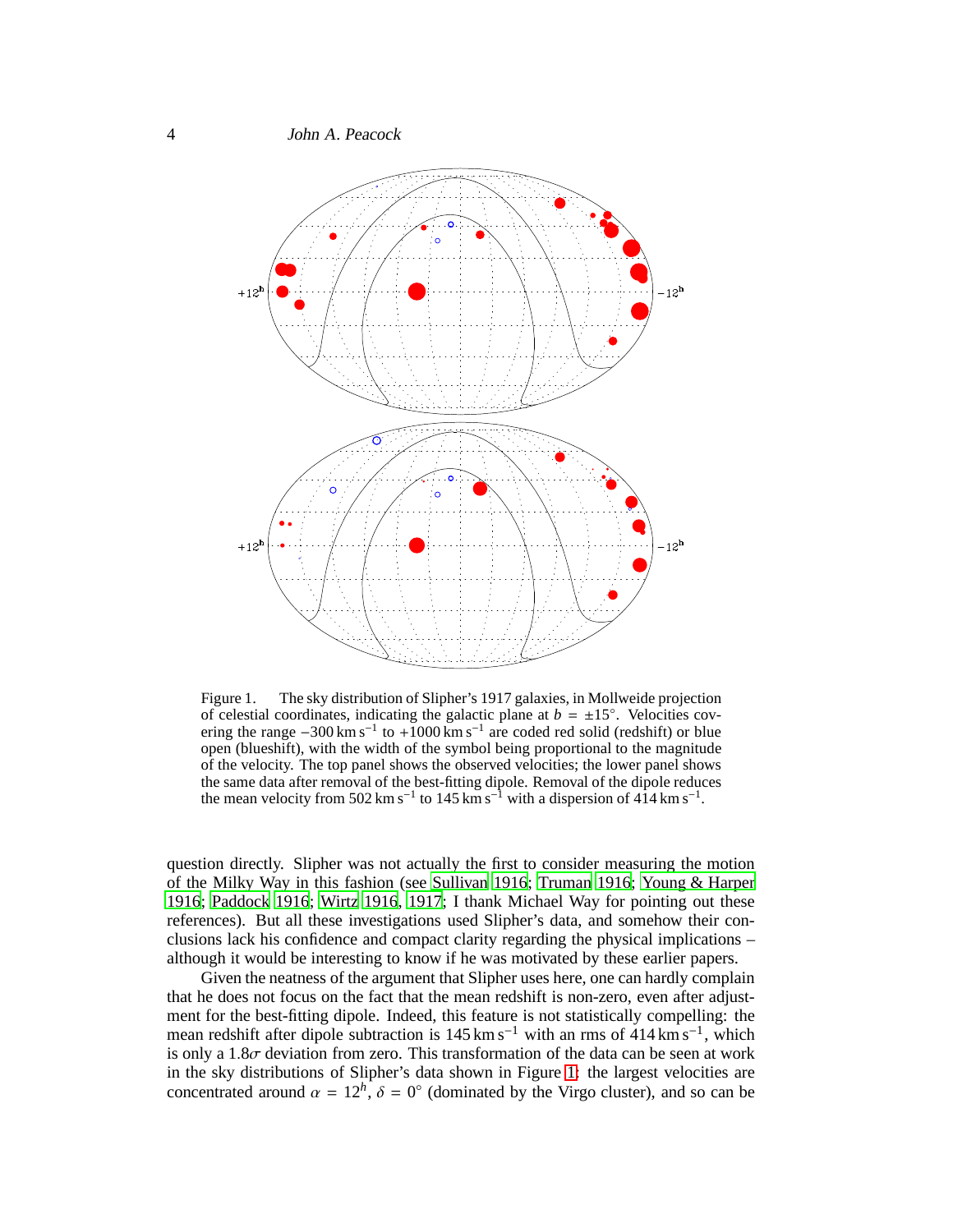heavily reduced by an appropriate dipole – even though the pattern of residuals shown in the lower panel of Figure [1](#page-3-0) is clearly non-random.

It is a great pity that Slipher did not revisit this analysis with the redshifts he continued to accumulate. Rather than write a further paper, he was content simply to have these results appear in Eddington's [\(1923](#page-19-5)) book (page 162). By this time, there were 41 velocities, of which 36 were positive; the most negative remained at the  $-300 \text{ km s}^{-1}$  of M31, whereas 5 objects had redshifts above 1000 km s<sup>-1</sup>, including 1800 km s−<sup>1</sup> for NGC584, which came close to doubling the maximum velocity of the 1917 data. If we repeat Slipher's 1917 analysis with the expanded 1923 dataset, the mean velocity after subtracting the best-fitting dipole rises to 201 km s<sup> $-1$ </sup> with an rms of 508 km s<sup>-1</sup>; this is now a 2.5 $\sigma$  deviation from zero, and so Slipher's velocities alone give a very clear signal of a general tendency towards expansion (in fact, for reasons explained below, this analysis greatly underestimates the significance of the effect). Eddington does not attempt a dipole analysis, but his discussion of Slipher's data clearly focuses on the high mean value of the raw data as representing a general tendency for galaxies to be redshifted, albeit with some dispersion. However, this is not simply an abstract statement about the pattern of the numbers: for reasons explained in the following section, Eddington had a theoretical expectation of a general redshift.

# **4. The theoretical prior**

By the time of Slipher's 1917 analysis, the theorists were on the march. Two years after the creation of General Relativity, [Einstein](#page-19-6) [\(1917](#page-19-6)) had created his static cosmological model, introducing the cosmological constant for the purpose. This is a wonderful paper, which can be read in English in e.g. [Bernstein & Feinberg \(1986](#page-18-0)), and the basic argument is one that Newton might almost have generated. Consider an infinite uniform sea of matter, which we want to be static (an interesting question is whether Einstein was influenced by data in imposing this criterion, or whether he took it to be selfevident): we want zero gravitational force, so both the gravitational potential, Φ and the density,  $\rho$  have to be constant. The trouble is, this is inconsistent with Poisson's equation,  $\nabla^2 \Phi = 4\pi G \rho$ . The 'obvious' solution (argues Einstein) is that the equation must be wrong, and he proposes instead

$$
\nabla^2 \Phi + \lambda \Phi = 4\pi G \rho, \tag{1}
$$

where  $\lambda$  has the same logical role as the  $\Lambda$  term he then introduces into the field equations. In fact, this is not the correct static Newtonian limit of the field equations, which is  $\nabla^2 \Phi + \Lambda = 4\pi G \rho$ . But either equation solves the question posed to Newton by Richard Bentley concerning the fate of an infinite mass distribution; Newton opted for a static model despite the inconsistency analysed above:

. . . it seems to me that if the matter of our sun and planets, and all the matter of the universe, were evenly scattered throughout all the heavens, and every particle had an innate gravity towards all the rest, and the whole space, throughout which this matter was scattered, was but finite; the matter on the outside of this space would by its gravity tend towards all the matter on the inside, and by consequence fall down into the middle of the whole space, and there compose one great spherical mass. But if the matter was evenly dispersed throughout an infinite space, it would never convene into one mass. . .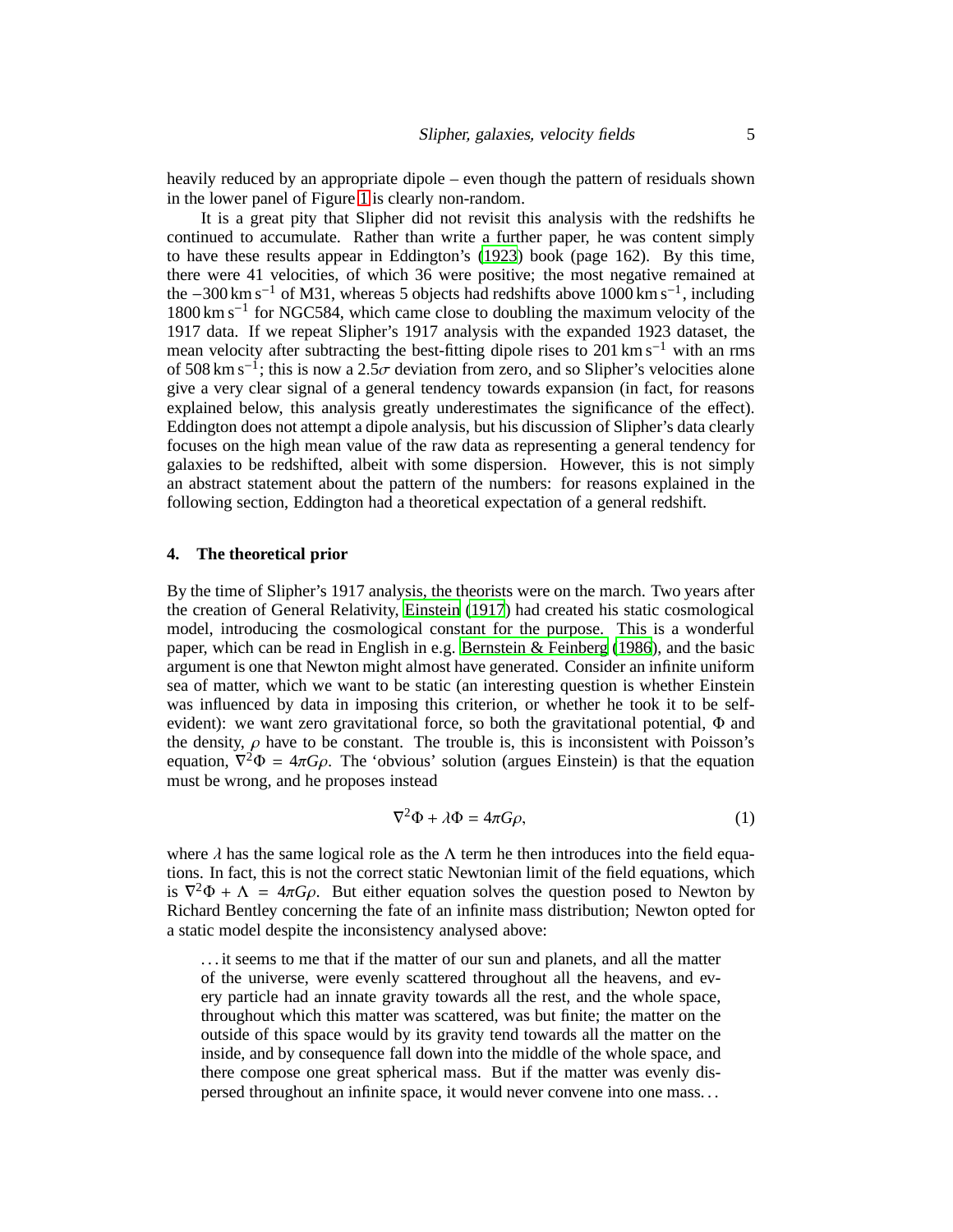(see e.g. pp. 94-105 of [Janiak 2004](#page-19-7)). With the advantage of hindsight, Newton seems tantalisingly close at this time (10 December 1692) to anticipating Friedmann by over 200 years and predicting a dynamical universe.

But at almost the same time as Einstein's work, the first non-static cosmological model was enunciated by [de Sitter \(1917](#page-18-1)) – based on the same Λ term that was intended to ensure a static universe. It is interesting to compare the original forms of the metric in these two models, as they are rather similar:

Einstein : 
$$
d\tau^2 = -dr^2 - R^2 \sin^2(r/R) d\psi^2 + dt^2
$$
 (2)

$$
deSitter: d\tau^2 = -dr^2 - R^2 \sin^2(r/R) d\psi^2 + \cos^2(r/R) dt^2
$$
 (3)

Staring at these naively, it it tempting to conclude that clocks slow down at large distances,  $\propto \cos(r/R)$ , where *R* is a characteristic curvature radius of spacetime. In this case, a redshift-distance relation would be predicted to be  $z \approx r^2/2R^2$  i.e. quadratic in distance. But we have made an unjustified assumption here, which is that a free particle (or galaxy) will remain at constant  $r$ , which we know does not actually happen. For this reason, the correct redshift-distance relation is linear at lowest order. This was first demonstrated by [Weyl \(1923;](#page-20-7) the 5th edition of his book – frustratingly, the common Dover reprint is the 4th edition). This was also shown independently by [Silberstein](#page-19-8) [\(1924](#page-19-8)) and Lemaître (1927; see Lemaître 1931 for an English translation). Interestingly, Eddington [\(1923](#page-19-5)) proves (on page 161) that test particles near the origin experience an outward acceleration proportional to distance, and from his discussion he clearly sees that this motion will make a contribution to the observed redshift – but he never clearly states that the leading effect is thus a linear term in  $D(z)$ .

News of this prediction seems to have spread rapidly, and there were soon a number of attempts to look for a linear relation between redshift and distance. It should be made clear that no-one at this stage was thinking about an expanding universe (Friedmann was perhaps an exception, but he was decoupled from the interplay between theory and experiment in the West). The aim was to search for the 'de Sitter effect' and thus 'measure the radius of curvature of spacetime'. This game can be played with any set of objects where radial velocities exist, together with some indicator of distance.

A number of people [\(Silberstein 1924](#page-19-8); [Wirtz 1924](#page-20-8); [Lundmark 1924](#page-19-11)) tried this, and the paper by Lundmark is particularly impressive and comprehensive. In general, distances to galaxies were lacking at that time, although the detection of Novae in M31 had suggested a distance around 500 kpc, which is not too far off. What Lundmark did was to assume that galaxies were standard objects; thus he was able to estimate distances in units of the M31 distance, based on diameters and on apparent magnitudes (these agree reasonably well). The distances clearly correlate with Slipher's redshifts, as shown in Lundmark's Figure 5 (recreated here as Figure [2\)](#page-6-0). Lundmark was not as impressed with his result as perhaps he ought to have been: ". . . we find that there may be a relation between the two quantities, although not a very definite one". But despite the scatter, a positive correlation of distance and redshift does exist, of a significance so obvious that it hardly needs formal quantification. Thus by 1924 it was clear that radial velocities tended to be positive, and to increase with distance, even if it was not possible to say with any confidence that the redshifts scaled linearly with distance.

In any case, we reiterate that the physical understanding of the meaning of any distance-redshift relation still had some way to go in 1924. Despite Eddington's insight that there was a kinematical effect at work, the common interpretation of the de Sitter model in the above papers was the static view that redshifts simply probed the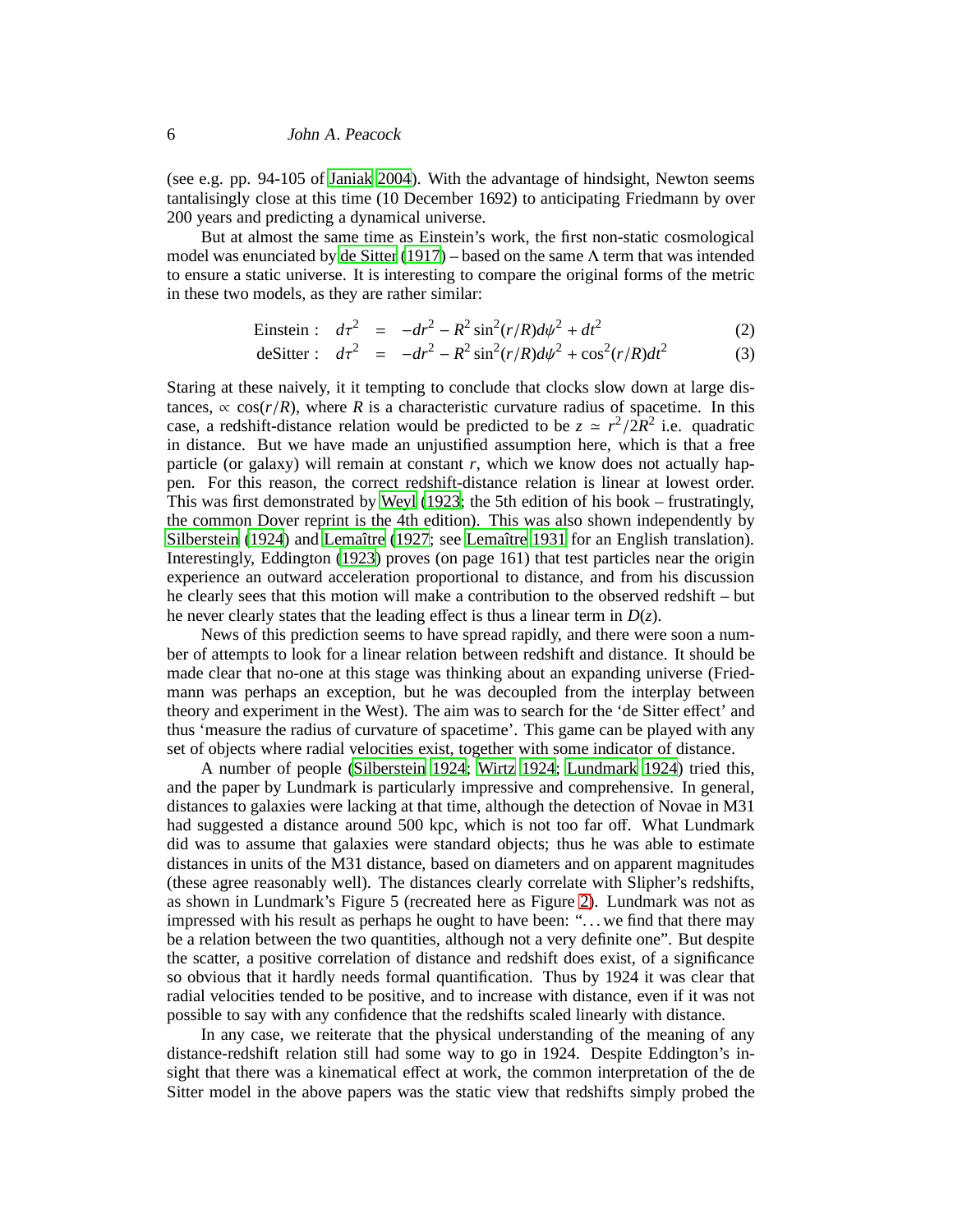curvature of spacetime. And even in 1929 Hubble would mention "the de Sitter effect" and Eddington's argument for a kinematical contribution without actually saying that expansion dominates locally.



<span id="page-6-0"></span>Figure 2. [Lundmark](#page-19-11) [\(1924\)](#page-19-11) searched systematically for a linear distance-redshift relation, using a variety of classes of astronomical object. His most impressive result was obtained using nebulae. Lacking any direct distance estimates for these, he took a standard-candle approach, in which relative distances were measured using the apparent magnitudes and/or diameters of nebulae; results were quoted in units where the distance to M31 was unity. The solid line shows the modern truth, assuming  $H_0 =$ 73 km s−1Mpc−<sup>1</sup> and a distance to M31 of 0.79 Mpc. It can be seen that Lundmark's approach works reasonably well out to  $D/D_{\text{M31}} \approx 25$ , but thereafter comes adrift as dwarf galaxies are assigned incorrectly high distances (8 further dwarfs exist at larger values of *D*, and these are not shown).

# **5. Comparison with modern data**

How well might the studies of a Century ago be expected to work with modern data? Today, we can measure relative distances to a precision of order 5% using Cepheid variable stars out to  $D \approx 30 h^{-1}$  Mpc, or out to almost arbitrary distances using SNe Ia (with the aid of the Hubble Space Telescope in both cases). The traditional distance ladder starting with star clusters within the Milky Way can be used, as in the HST Key Program value of  $H_0 = 72 \pm 8 \text{ km s}^{-1} \text{Mpc}^{-1}$  [\(Freedman et al. 2001](#page-19-12)), or a more accurate value obtained by absolute calibration of the Cepheid distance scale using the maser galaxy NGC4258, yielding  $H_0 = 73.8 \pm 2.4 \text{ km s}^{-1} \text{ Mpc}^{-1}$  [\(Riess et al. 2011](#page-19-13)).

Supernovae are especially useful in studying the expansion at larger distances, since they can readily be detected to  $z \approx 1$  (or beyond with effort) – hence the ability of the SNe Hubble diagram to probe cosmic acceleration. Figure [3](#page-7-0) shows the SNe Hubble relation in Lundmark's form out to  $D = 60D_{M31}$ , where we can see that the relation has quiet and noisy regions: the deviation from uniform expansion is episodic. If we had data only at  $D < 30D_{M31}$ , there would hardly be evidence for any correlation between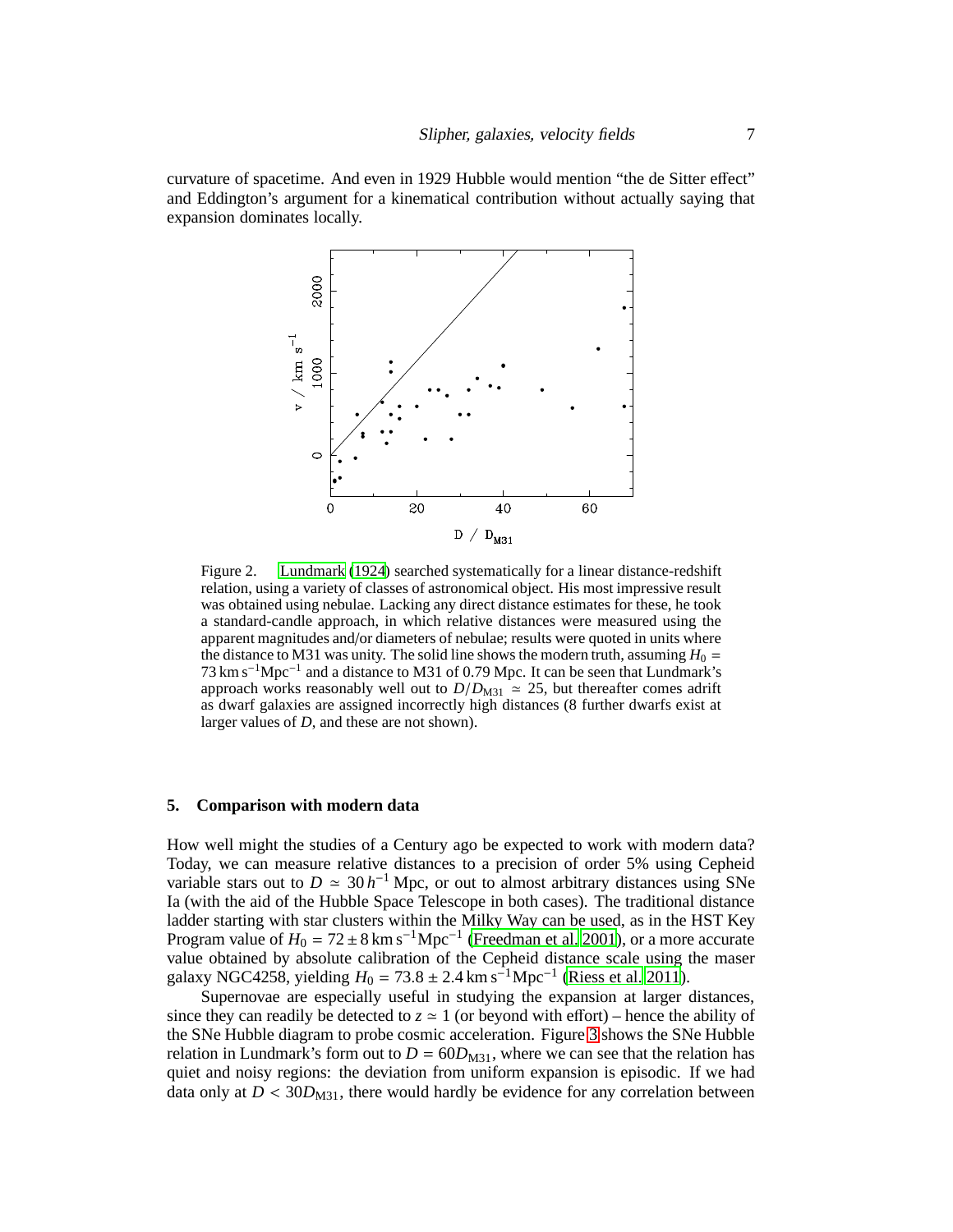distance and redshift, much less a linear relation. Things only improve when we probe to 40 or 50 times  $D_{M31}$ .

Once we get close enough that Cepheids can be detected (20 Mpc or so) they are a better probe than SNe, since they are simply more numerous while the distance precision is comparable. Figure [4](#page-8-0) plots local Cepheid data and shows that, closer than the noisy region at  $D = 20D_{M31}$ , we are lucky enough to experience an unusually quiet part of the Hubble flow (a fact that has puzzled many workers: e.g. [Governato et al.](#page-19-14) [1997](#page-19-14)). Although the SNe data show that this is in fact globally unrepresentative, it is clear that one could be forgiven for claiming a well-defined linear  $D(z)$  relation given results out to  $D = 20D_{M31}$  (although not with any great significance for distance limits twice as small).



<span id="page-7-0"></span>Figure 3. Data on nearby SNe Ia (taken from the compilation of [Tonry et al. 2003](#page-20-9)) give accurate enough distances that we can see clearly the dispersion in the  $D - z$ relation caused by peculiar velocities. This is sporadic: we can have lucky regions where the dispersion is low, and others, such as around  $D/D_{M31} = 20$ , where it blows up. Typically, we can see that high-precision distances to perhaps  $D/D_{M31} = 50$ would be required for a convincing demonstration of an underlying linear relation. Again, the solid line shows the modern truth, assuming  $H_0 = 73 \text{ km s}^{-1} \text{Mpc}^{-1}$  and a distance to M31 of 0.79 Mpc.

### **6. Hubble's 1929 analysis**

With the above perspective, what are we to make of [Hubble](#page-19-0)'s 1929 paper, in which a relation between distance and redshift was announced? Hubble used a sample of 24 nebulae, 20 of which had redshifts measured by Slipher; and with a maximum redshift of 1100 km s<sup>-1</sup> the sample is no deeper than that available to Slipher in 1917. One might therefore have expected that the mean redshift after dipole subtraction would not be significantly non-zero. But treating Hubble's sample in the same way as Slipher's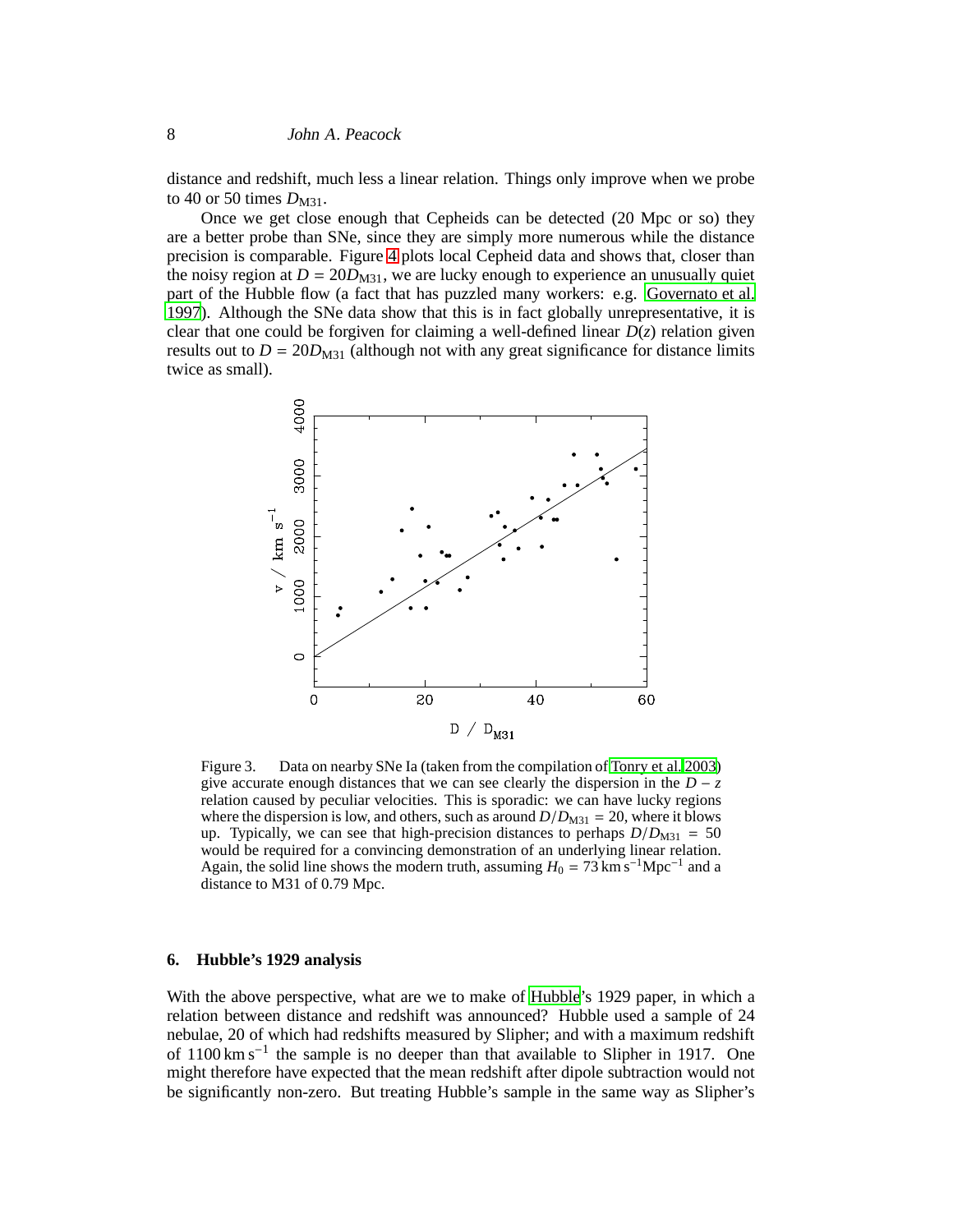

<span id="page-8-0"></span>Figure 4. The local Hubble flow is 'colder' than in typical regions, so in fact a linear *D* − *z* relation might be detected given data to  $D/D_{M31} \approx 15 - 20$ . This is demonstrated by the local Cepheid data (taken from [Freedman](#page-19-12) et al. [2001\)](#page-19-12). Again, the solid line shows the modern truth, assuming  $H_0 = 73 \text{ km s}^{-1} \text{Mpc}^{-1}$  and a distance to M31 of 0.79 Mpc.

reduces the mean redshift from 373 km s<sup>-1</sup> to 197 km s<sup>-1</sup> with an rms of 343 km s<sup>-1</sup> – which is a  $2.8\sigma$  deviation from zero. The extra significance is aided by the inclusion of the LMC and SMC: being Southern objects, they constrain the dipole velocity more strongly and prevent solutions in which the mean redshift is made as low as is the case with Slipher's sky coverage. Since the Magellanic systems are so nearby as to be almost part of the Milky Way, the case for including them is not obvious.

Let us now see what is added by Hubble's distance data. His greatest distance was only the rather modest  $D = 7.5D_{M31}$ , so one might have expected no significant claims: we have seen from modern data that a linear distance-redshift relation would not reveal itself clearly with data of twice this depth. But in fact Hubble's data do exhibit a correlation between distance and redshift (Figure [5\)](#page-9-0). This plot is made in the Lundmark form used earlier, showing distance as  $D/D_{\text{M31}}$ ; and comparing with the line representing modern 'truth' we see that the slope is completely wrong. It should be clearly noted that this is not the same phenomenon as Hubble's overestimation of *H*0, because we have used different coordinates. Plotting distance as  $D/D_{M31}$  should remove any calibration errors; thus Hubble's distances suffer from an entirely distinct additional problem of internal inconsistency, in addition to the well-known miscalibration of his Cepheid scale. The symptom is effectively that the distances for all the most distant objects are strongly underestimated. This could be suggestive of Malmquist bias: the distances presented by Hubble go well beyond what was possible with Cepheids in those days, so Hubble had switched to using the brightest individual stars as standard candles. These have a substantial dispersion, so the most distant galaxies for which such distances can be inferred will be those where individual stars are abnormally luminous – causing the distances to be underestimated. The effect is however extremely large (roughly a factor 2 in distance), and a simpler alternative explanation is that Hubble may have simply mistaken compact HII regions in the more distant galaxies for indi-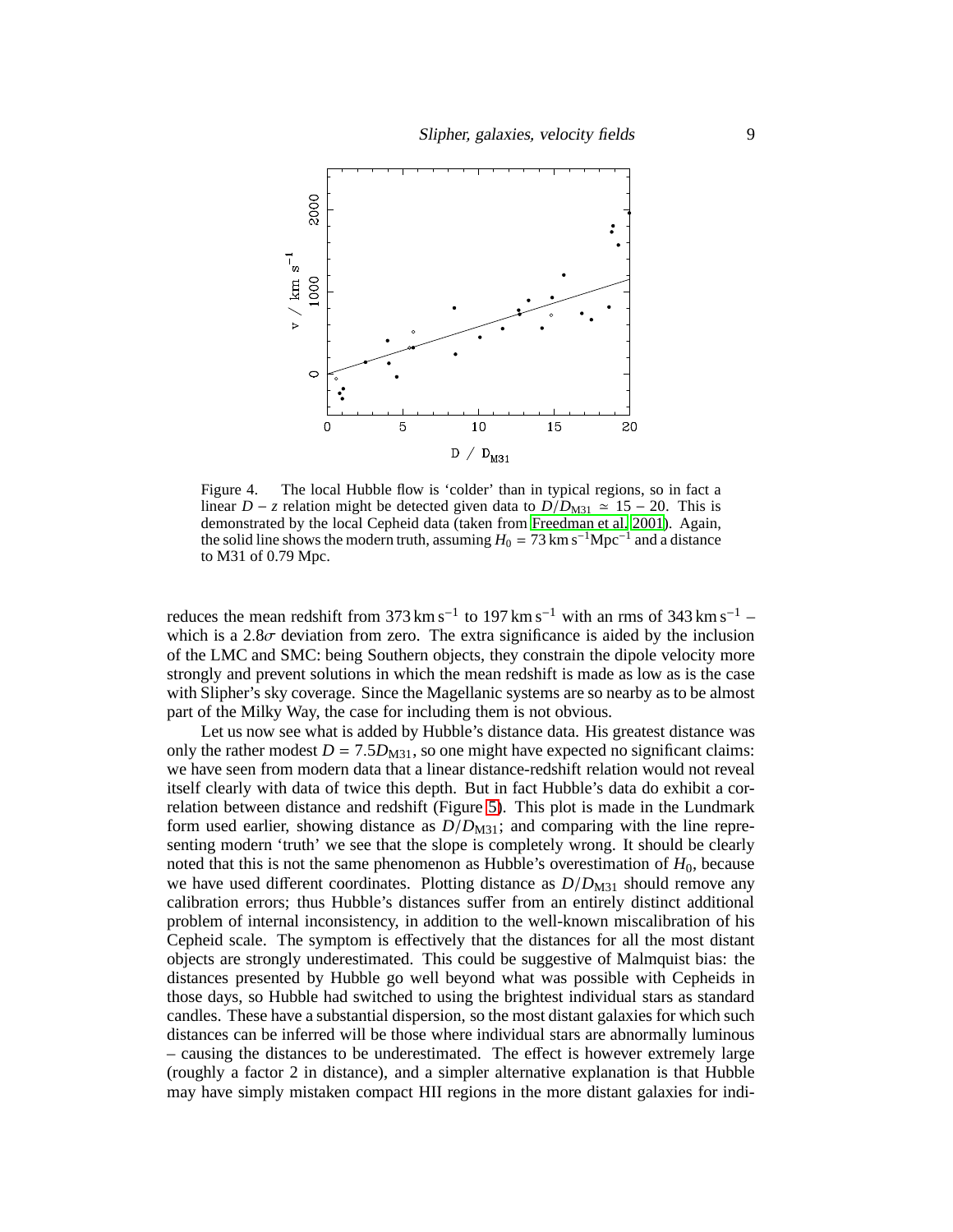

<span id="page-9-0"></span>Figure 5. Hubble's 1929 data (largely Slipher's velocities, recall), on the same scale as the previous plot. Again, the solid line shows the modern truth, assuming  $H_0 = 73 \text{ km s}^{-1} \text{Mpc}^{-1}$  and a distance to M31 of 0.79 Mpc. Owing to the distance units as a ratio, the form of this plot is independent of the assumed absolute distance calibration, so that the incorrect Cepheid calibration used by Hubble in deriving  $H \simeq$ 500 km s−1Mpc−<sup>1</sup> does not contribute here. Nevertheless, the slope of the relation is completely wrong, so Hubble's distance estimates were hugely in error through an independent additional effect.

vidual stars [\(Sandage 1958\)](#page-19-15). This is undeniably a great irony: by combining Slipher's effectively perfect velocity data with distance estimates that are so badly flawed, Hubble nevertheless routinely receives sole credit for the discovery of the expanding universe (including the assertion that he measured the redshifts, which is frequently encountered in popular accounts – and too often even in those written by professional scientists).

Another interesting aspect of Hubble's analysis is that he assumes from the start a model that includes a linear  $D(z)$  relation as well as a reflex dipole:

$$
v = HD - \mathbf{v}_{\odot} \cdot \hat{\mathbf{r}}.\tag{4}
$$

The famous  $v - D$  plot from his 1929 paper shows not the raw velocities, but rather the velocities corrected by the dipole that best-fits the above relation  $-$  i.e. the plot has been manipulated in order to make a linear relation look as good as possible. Admittedly, Hubble does state that the data "... indicate a linear correlation between distances and velocities, whether the latter are used directly or corrected for solar motion.", but we are not shown the uncorrected plot – and we have seen in the case of Slipher's data that the Solar motion can change the picture very substantially.

It is therefore worth looking carefully at the statistics of the various samples that have been discussed, and these are collected in Table 1. From this, it is apparent that Hubble was a little fortunate with his 1929 data: the mean redshift after dipole correction is substantially more significant than Slipher's 1917 results – and more so than even Slipher's much deeper data of 1923. But this ceases to be true when the LMC and SMC are removed from the 1929 sample. Hubble's sample is therefore poised to deliver evidence for an expanding universe, even before adding distance data.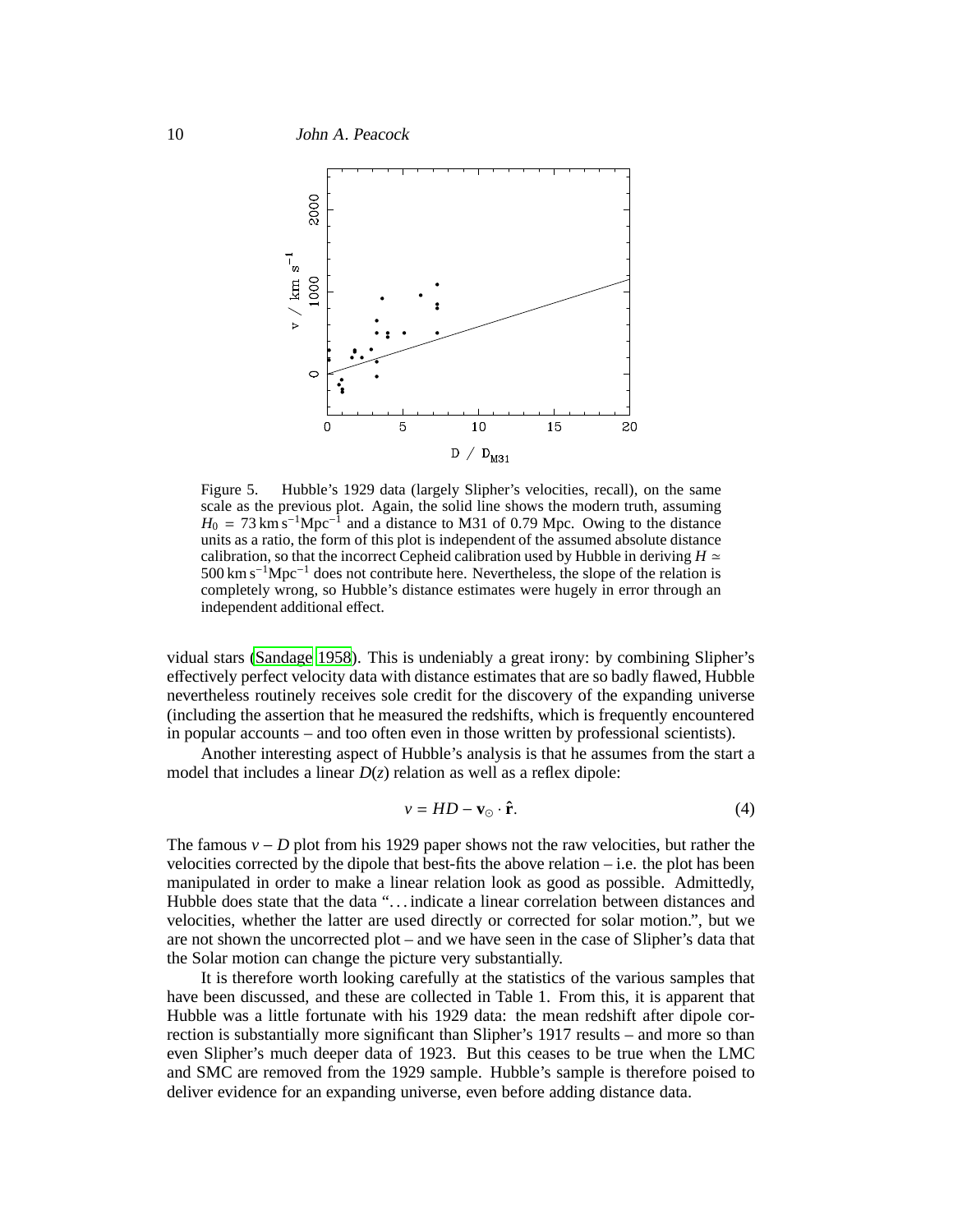Table 1. Statistics of various early redshift samples, showing the influence of correction for Solar motion. This is quoted in Cartesian components within a J2000 coordinate system, in units of  $km s^{-1}$ . The dipole is the least-square fit to a dipole-only model; but nevertheless the mean residual  $(v_i)$  can be significantly positive, when the population standard deviation  $(\sigma_{\nu})$  is converted to a standard error  $(\sigma_{\nu}/N^{1/2})$ . In the case of [Hubble \(1929\)](#page-19-0) we show results with the full sample and also excluding the LMC/SMC.

| Sample           | N  | νŸ<br>$\boldsymbol{x}$ |        | $v_z^{\odot}$ | $\langle \nu \rangle$ | $\sigma_v$ | Significance |
|------------------|----|------------------------|--------|---------------|-----------------------|------------|--------------|
| S <sub>17</sub>  | 25 |                        |        |               | 502                   | 422        | $5.9\sigma$  |
| S17              | 25 | 566                    | $-356$ | $-268$        | 145                   | 414        | $1.8\sigma$  |
| S <sub>2</sub> 3 | 41 | 0                      |        | 0             | 571                   | 439        | $8.3\sigma$  |
| S <sub>2</sub> 3 | 41 | 467                    | $-856$ | $-298$        | 201                   | 508        | $2.5\sigma$  |
| H <sub>29</sub>  | 24 | 0                      |        | 0             | 373                   | 371        | $4.9\sigma$  |
| H <sub>29</sub>  | 24 | 462                    | $-317$ | $-117$        | 197                   | 343        | $2.8\sigma$  |
| H <sub>29</sub>  | 22 | 0                      |        | 0             | 386                   | 385        | $4.7\sigma$  |
| H <sub>29</sub>  | 22 | 426                    | $-205$ | $-200$        | 159                   | 370        | $2.0\sigma$  |

Table 2. The equivalent of Table 1, but now assuming a model of an explicit nonzero (constant) mean velocity. Note that, with respect to the fits of Table 1, the bestfitting dipole is different and the dispersion in the residuals is smaller – representing a more significant detection of a non-zero mean.

| Sample           |        |     |        |     | $\mathcal{V}$ | $\sigma_{v}$ | Significance |
|------------------|--------|-----|--------|-----|---------------|--------------|--------------|
| S <sub>17</sub>  |        | 246 |        |     | 566           | 328          | $8.6\sigma$  |
| S <sub>2</sub> 3 | 41     |     | –109   | 661 | 805           | 364          | $14.1\sigma$ |
| H <sub>29</sub>  | $2\pi$ | 323 | $-267$ | 113 | 315           | 306          | $5.0\sigma$  |
| H <sub>29</sub>  |        |     | 483    | 474 | 493           |              | $8.1\sigma$  |

Table 3. Statistics of Hubble's 1929 data. The population standard deviation,  $\sigma_v$ , about the best-fitting linear model is given with and without dipole correction. Results are given with the full sample and also excluding the LMC/SMC. The units of *H* are km s<sup>−1</sup>, since distances are in units of  $D_{M31}$ .

|    |    |                   |     | Н   | $\sigma_{v}$ |
|----|----|-------------------|-----|-----|--------------|
| 74 |    |                   |     | 373 | 371          |
| 24 | 67 | $-219$            | 189 | 462 | 192          |
| 22 |    | $\mathbf{\Omega}$ |     | 386 | 385          |
| 22 | 68 | -235              | 205 |     | 199          |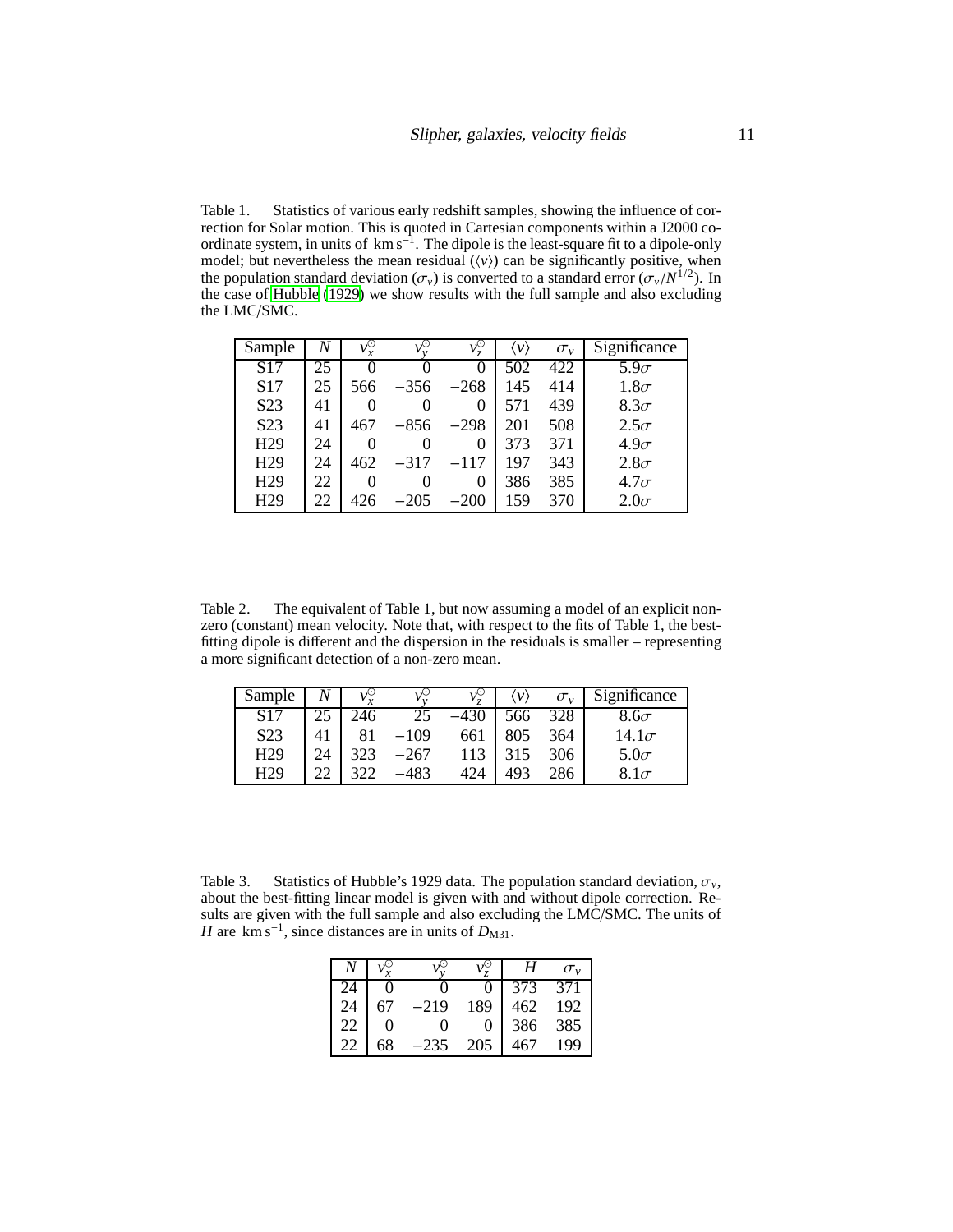Because of these non-zero mean velocities, we should make it clear that there are (at least) three distinct models worth considering:

(1) 
$$
v = -\mathbf{v}_{\odot} \cdot \hat{\mathbf{r}}
$$
  
\n(2)  $v = \bar{v} - \mathbf{v}_{\odot} \cdot \hat{\mathbf{r}}$   
\n(3)  $v = HD - \mathbf{v}_{\odot} \cdot \hat{\mathbf{r}}$ . (5)

Model 1 is all that has been considered so far. [Hubble](#page-19-0) [\(1929](#page-19-0)) quotes  $H = 513 \pm 100$ 60 km s−1Mpc−<sup>1</sup> , which represents an 8.6σ detection of a linear *D*(*z*) (model 3) in comparison to model 1 (pure dipole). But this is not the right question, since we have seen that the mean redshift in Hubble's data is clearly non-zero. Since model (3) naturally predicts a non-zero mean, we have to ask whether the distance data add anything significant beyond this fact. There are a number of ways in which this can be assessed, and the simplest is to look at the size of the residuals about the best-fitting linear+dipole model. Table 2 shows these results, again with and without the Magellanic systems.

The striking feature of Table 2 is that the standard deviations in the residuals are smaller than in Table 1. This may seem puzzling at first sight, since in each case the only correction made to the data has been to remove a dipole. But in model 1 (which is what was used by [Slipher 1917](#page-20-0)), we are attempting to minimise the mean square velocity, not the dispersion about the mean; this naturally pushes the mean low. If we are open to the possibility of a non-zero mean, then we need to minimise the standard deviation. This yields a different dipole and a more secure detection of the mean. Indeed, the remarkable conclusion of Table 2 is that Slipher's data alone provide a very secure detection of a non-zero mean velocity:  $8.6\sigma$  in 1917 and  $14.1\sigma$  in 1923. This significance is slightly overestimated because of the reduction in degrees of freedom caused by best-fitting the dipole. But this would only be a slight effect – especially with the  $N = 41$  of 1923. This huge significance vindicates Eddington's ready acceptance of a non-zero mean velocity without the need for a detailed analysis.

We now consider the fits of model 3, which are given in Table 3. Model 3 is clearly a better fit than model 2: for Hubble's full sample, the rms residual is reduced from  $306 \text{ km s}^{-1}$  to  $192 \text{ km s}^{-1}$  – but is this reduction significant? The question is whether the low rms might be simply a statistical fluctuation downwards from a true value of around 300. For Gaussian distributions, the standard deviation,  $\epsilon$ , on the estimate of the population standard deviation, *s*, is  $\epsilon = s/[2(N-1)]^{1/2}$ . We are therefore comparing  $192 \pm 28$  with  $306 \pm 45$ , which is only a  $2.1\sigma$  difference. But this statement applies only to independent samples, whereas we have the same data fitted with two different models. A better way to deal with this objection, plus the issue that the dipole is fitted to the data, is to use Monte Carlo: we hypothesise that there is no information in Hubble's distances, so we randomly permute them, and fit in each case a model of linear  $D(z)$ plus dipole. This allows us to compute how often the rms is lowered by as much as is observed relative to model 2. The answer is about 1 in 23,000 for Hubble's full sample (a 3.9 $\sigma$  deviation), or 1 in 3000 if we ignore the LMC/SMC (a 3.5 $\sigma$  deviation). Thus the distance estimates do contain evidence for a correlation between distance and redshift – but at a lesser additional degree of significance than the basic fact that the mean redshift tends to be positive.

The picture that emerges from this study is thus that Hubble's 1929 work was perhaps more an exercise in validation of a linear  $D(z)$  than a discovery. Hubble's closing quote that "... the velocity-distance relation may represent the de Sitter effect..." shows that he was certainly aware of the theoretical prediction that motivated earlier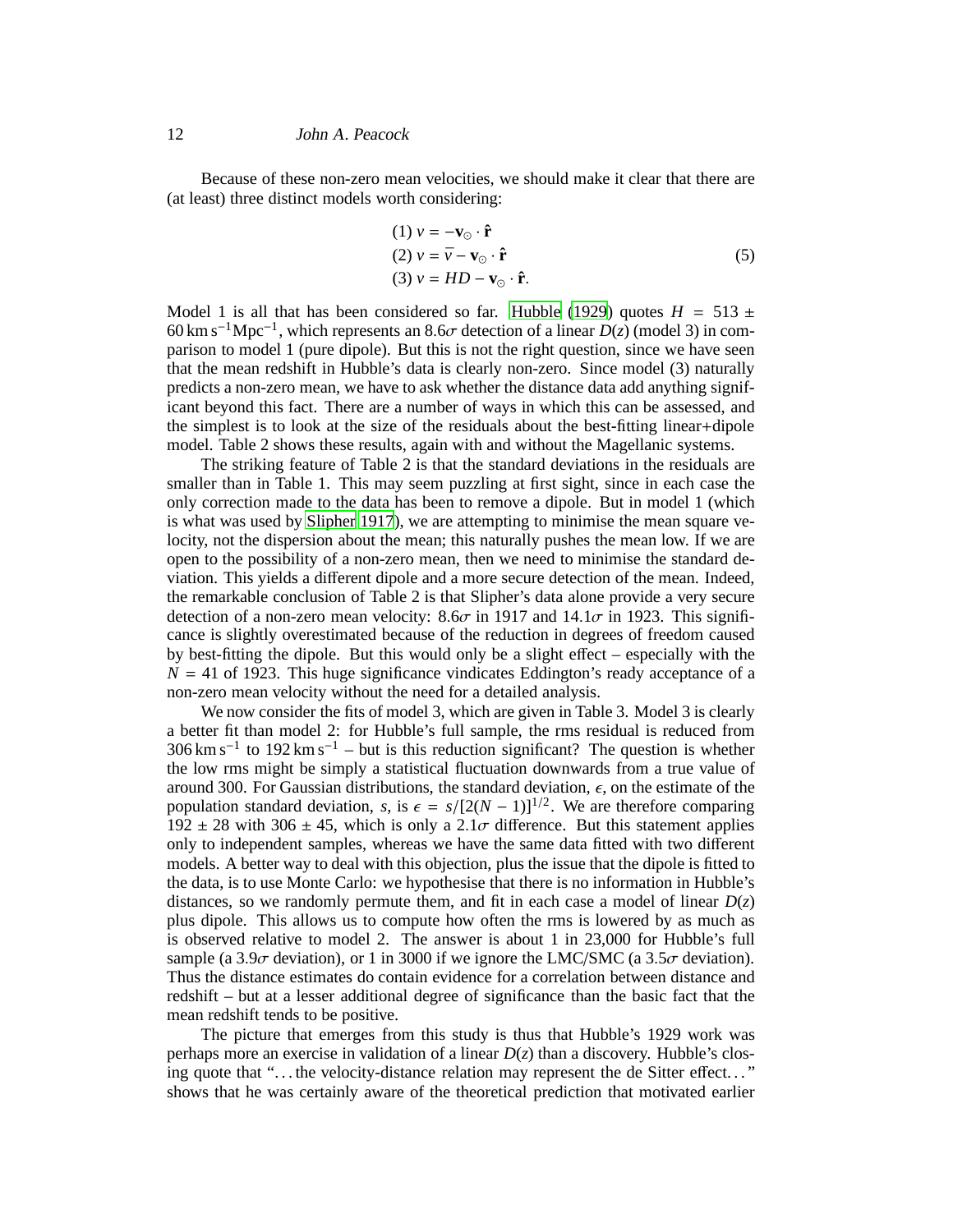studies, such as that of [Lundmark \(1924\)](#page-19-11). Hubble is not explicit in his introduction about the role that theory played in his work, although he did state that previous (unnamed) investigations had sought ". . . a correlation between apparent radial velocities and distances, but so far the results have not been convincing". Since this previous work was motivated by a search for the de Sitter effect, we can conclude that Hubble was influenced by the same theoretical prior as Lundmark in 1924 – and it is debatable which of these investigations achieved greater success in tracking down their quarry.

# **7. Peculiar velocities today**

#### **7.1. Velocities and structure formation**

Slipher's demonstration that the Milky Way is not at rest is as revolutionary a moment as Bradley's proof in 1728 from stellar aberration that the Earth is in motion. We see this effect today most clearly in the dipole component of the Cosmic Microwave Background, which measures the Solar motion as 368 km s−<sup>1</sup> . The fact that this differs from Slipher's 700 km s−<sup>1</sup> is further proof that his sample of galaxies is not deep enough to be a fair sample of the universe, from which one could really expect to measure the expansion.

But Slipher's data were deep enough to show that all galaxies have a random component to their velocities, so that the universe contains a peculiar velocity field. These deviations from the general expansion have been of great importance in cosmological research over the past several decades. The significance of peculiar velocities is that they must have their origin in the gravitational forces that cause the growth of cosmic inhomogeneities. If the dimensionless density fluctuation,  $\delta$  is defined by  $\rho = (1+\delta)/\rho$ , then conservation of mass requires

$$
\frac{\partial \delta}{\partial t} = -\nabla \cdot (\mathbf{1} + \delta) \mathbf{u} \simeq -\nabla \cdot \mathbf{u},\tag{6}
$$

where *u* is a comoving peculiar velocity: the physical peculiar velocity is  $\delta \mathbf{v} = a\mathbf{u}$ , where  $a(t)$  is the dimensionless cosmic scale factor. The last equality holds in the linear limit of small density fluctuations.

The perturbation growth rate is more commonly written in terms of the logarithmic derivative, *fg*:

$$
f_g \equiv \frac{\partial \ln \delta}{\partial \ln a} = \frac{1}{H\delta} \frac{\partial \delta}{\partial t} = -\frac{1}{H\delta} \nabla \cdot \mathbf{u}.
$$
 (7)

In this form, the growth rate depends purely on the density of the universe, and in years gone by this was seen as a powerful route towards measuring the matter density. Today, with the density measured accurately via the CMB, the focus has shifted to using the growth of structure as a test of Einstein's relativistic theory of gravity. This boils down to the common approximation

$$
f_g \simeq \Omega_m(a)^\gamma \tag{8}
$$

where  $\gamma \approx 0.55$  for Einstein gravity, largely independent of the value of any cosmological constant, but non-standard gravity models can yield values that differ from this by several tenths [\(Peebles 1980;](#page-19-16) [Lahav et al. 1991;](#page-19-17) [Linder & Cahn 2007](#page-19-18)).

The motivation for thinking about deviations from Einstein gravity is not simply that it is always a good idea to verify fundamental assumptions of a field where possible.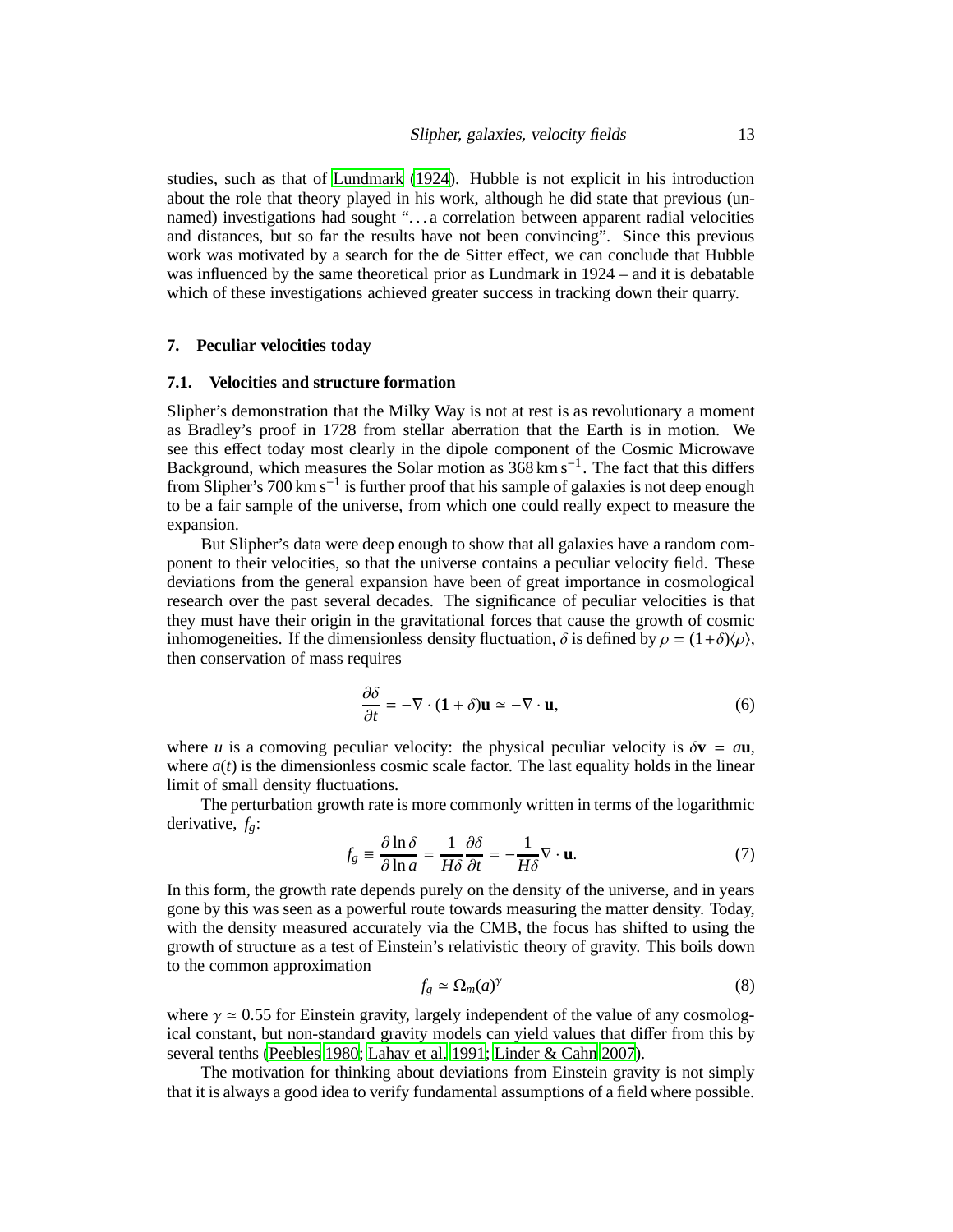The possibility that Einstein's theory may be incorrect derives its motivation from the most radical constituent of modern cosmology: the deduction that roughly 75% of the mean density is contributed by a nearly uniform component termed dark energy. So far, the properties of this substance are empirically indistinguishable from a cosmological constant or vacuum energy, but are we really sure that the dark energy exists? The doubt comes not through uncertain data, but because the inference derives entirely from the expansion history of the universe, which is interpreted via the Friedmann equation

$$
H^{2}(a) = H_{0}^{2} \left( \Omega_{r} a^{-4} + \Omega_{m} a^{-3} + (1 - \Omega_{\text{total}}) a^{-2} + \Omega_{v} \right). \tag{9}
$$

Empirically, it is impossible to match the data on  $H(a)$  using only known matter constituents without adding a constant term on the right-hand side. But this might simply say that the Friedmann equation is wrong; it could be that some alternative to Einstein gravity might generate a Friedmann equation containing a constant term without needing to introduce dark energy as a physical substance. The way to distinguish between these options is to look for a scale dependence of any gravitational modifications, and the peculiar velocities associated with the growth of structure are a perfect tool for this job, since they measure the strength of gravity on scales of ~ 10 − 100  $h^{-1}$  Mpc. As a result studies of the growth rate of perturbations have, together with gravitational lensing, assumed huge importance in recent years as an industry has built up around cosmological tests of gravity (see e.g. [Jain & Khoury 2010](#page-19-19)).

#### **7.2. Direct velocity measurements**

There are two main ways in which the growth rate can be measured, and the first to receive attention was the most direct: estimate the peculiar velocity field from data. To do this requires some means of estimating distances, since

$$
\delta v = v - HD \tag{10}
$$

(assuming low enough redshifts that the cosmological and Doppler peculiar redshifts simply add; at higher redshifts we should multiply the  $1 + z$  factors). Taking the divergence of the peculiar velocities inferred in this way is problematic since we only observe the radial component. This can be cured by adding the assumption that density perturbations under gravitational instability are expected to be in the growing mode, in which the velocities are irrotational. Thus  $\mathbf{u} = -\nabla \psi$ , where  $\psi$  is a velocity potential – which can be measured by integrating along the line of sight [\(Bertschinger & Dekel](#page-18-2) [1989](#page-18-2)).

There are two problems with this method. The difficulty of principle is that the divergence of **u** is proportional to  $\delta$  times  $f_g$ , so we need to know the absolute level of density fluctuations. This is not so easy when using galaxies as tracers, because they are *biased*:  $\delta_{gal} \simeq b\delta$  on large scales. Thus we measure not  $\Omega_m^{\gamma}$ , but  $\Omega_m^{\gamma}/b$ .

The second difficulty is the practical one: the only tracers of peculiar velocities that have high space densities are galaxies, so we need to treat them as some kind of standard candles in order to deduce distances. Even with luminosities calibrated by an internal velocity (the 'Tully-Fisher method' for spirals; the 'fundamental plane' for ellipticals), the distances are good to only around 20%, and this scatter necessitates careful statistical treatment in order to avoid Malmquist bias and related effects.

A number of studies appeared in the 1990s claiming that these problems could be cured (e.g. [Sigad et al. 1998](#page-19-20)), and the consistent result was a high value of  $\Omega_m^{\gamma}/b$ ,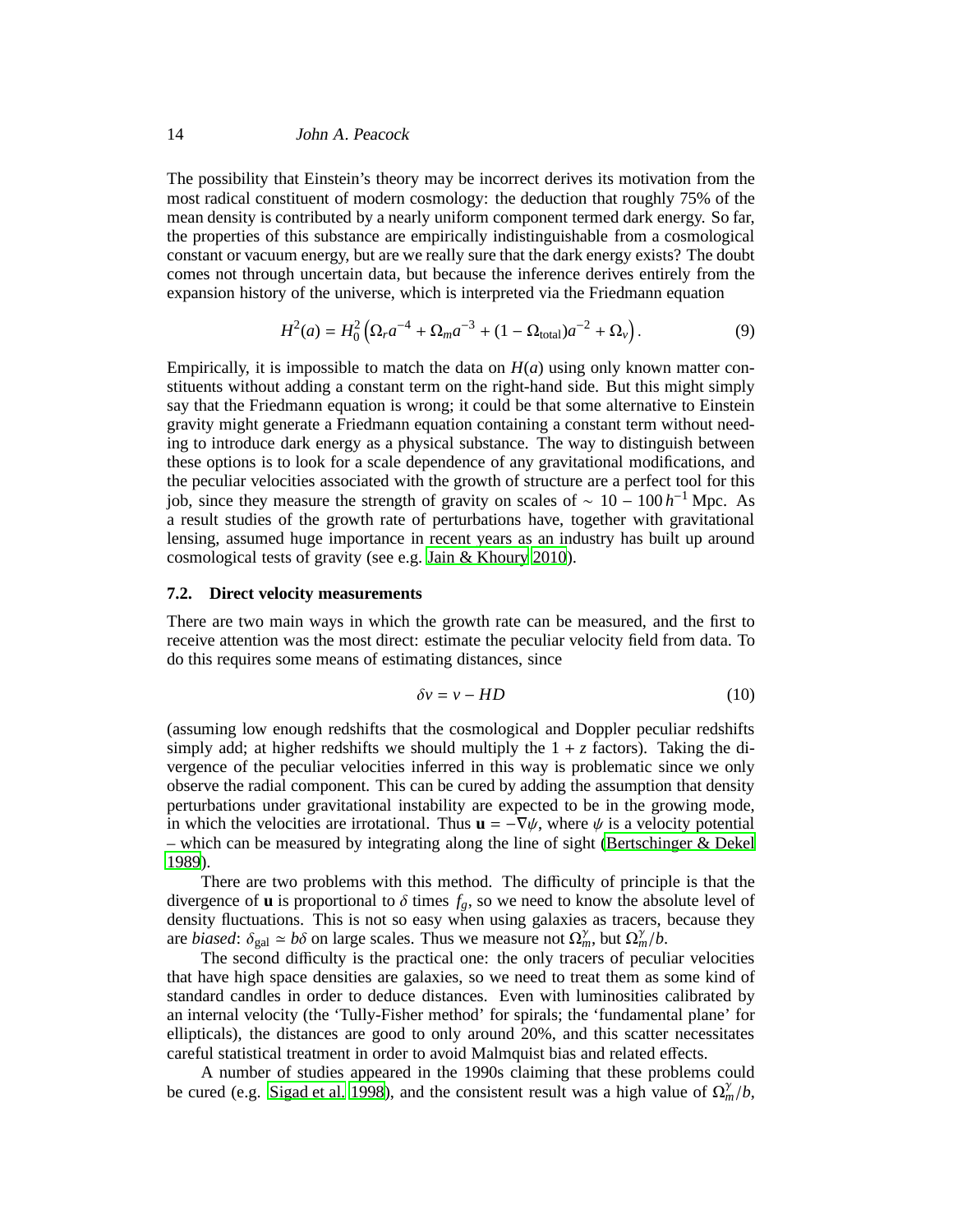close to unity. It was possible to argue from the statistics of the collapse of dark-matter haloes that *b* should never be very much less than unity for any given class of galaxy (e.g. [Cole & Kaiser 1989;](#page-18-3) [Mo & White 1996\)](#page-19-21), and therefore these results were seen as supporting a high matter density – most naturally  $\Omega_m = 1$ . This flat model was known to be in good agreement with the early limits on CMB fluctuations; these ruled out low-density open models, so that a cosmological constant was the only option if a low matter density  $\Omega_m \approx 0.2$  was preferred. A good body of evidence existed at that time (ranging from large-scale galaxy clustering to the baryon fraction in rich clusters) to suggest that  $\Omega_m = 1$  was too high, so there were strong arguments in favour of a  $\Lambda$ dominated model [\(Efstathiou et al. 1990](#page-19-22)); the last resistance to such a model crumbled with the arrival of the high-redshift supernova data in the late 1990s.

From this point on, direct use of peculiar velocity estimates has been somewhat neglected. No convincing explanation has really been given for why the 1990s velocity measurements gave what is now considered to be too high a density, and indeed discrepant results continue to exist in the form of apparent 'streaming velocities' that are inconsistent with what we think we know about the mass distribution (e.g. [Watkins et al. 2009;](#page-20-10) [Kashlinsky et al. 2009](#page-19-23)). But this is probably a common situation in science: where the evidence for a standard model is strong, discrepant results are most likely to be flawed and so a community is rightly reluctant to invest too much effort in understanding what has gone wrong. Sometimes this approach will ignore the key to a revolution, of course, but the large dispersion in individual peculiar velocity estimates means that a claimed rejection of ΛCDM based on such data will continue to be treated skeptically.

#### **7.3. Redshift-space distortions**

Nevertheless, peculiar velocities remain a major tool in conventional cosmology. This is because of the existence of major galaxy redshift surveys, where up to  $10^6$  galaxies are used to build up a picture of the 3D distribution of luminous matter. Such surveys have turned out to be fantastic statistical tools, because the power spectrum of fluctuations contains characteristic lengths that can be measured and used as a diagnostic of conditions in the early universe. Chief among these are the relatively broad curvature in the spectrum around the horizon size at matter-radiation equality, and the sharper feature at the acoustic horizon following last scattering. These are mainly sensitive to the density of the universe, and gave some of the first evidence for low-density models, as mentioned above. Today, the frontier is to measure the angular scale corresponding to these lengths as a function of redshift, mapping the  $D(z)$  relation with standard rulers.

But the 3D picture given by redshift surveys is distorted in the radial direction by peculiar velocities, and in a complicated way that is correlated with the actual structures to be studied. Rather than being a bug, this is a feature: it causes observed galaxy clustering to be anisotropic in a way that allows a very precise statistical characterization of the amplitude of peculiar velocities.

Redshift-space distortions of clustering were first given a comprehensive analysis by [Kaiser](#page-19-24) [\(1987](#page-19-24)). In the limit of a distant observer, where all pairs subtend small angles, the apparent anisotropic power spectrum for some biased tracer is given in linear theory by

$$
P(k,\mu) = P_m(k)(b + f_g\mu^2)^2
$$
  
=  $b^2 P_m(k)(1 + \beta\mu^2)^2$ ;  $\beta \equiv f_g/b$ , (11)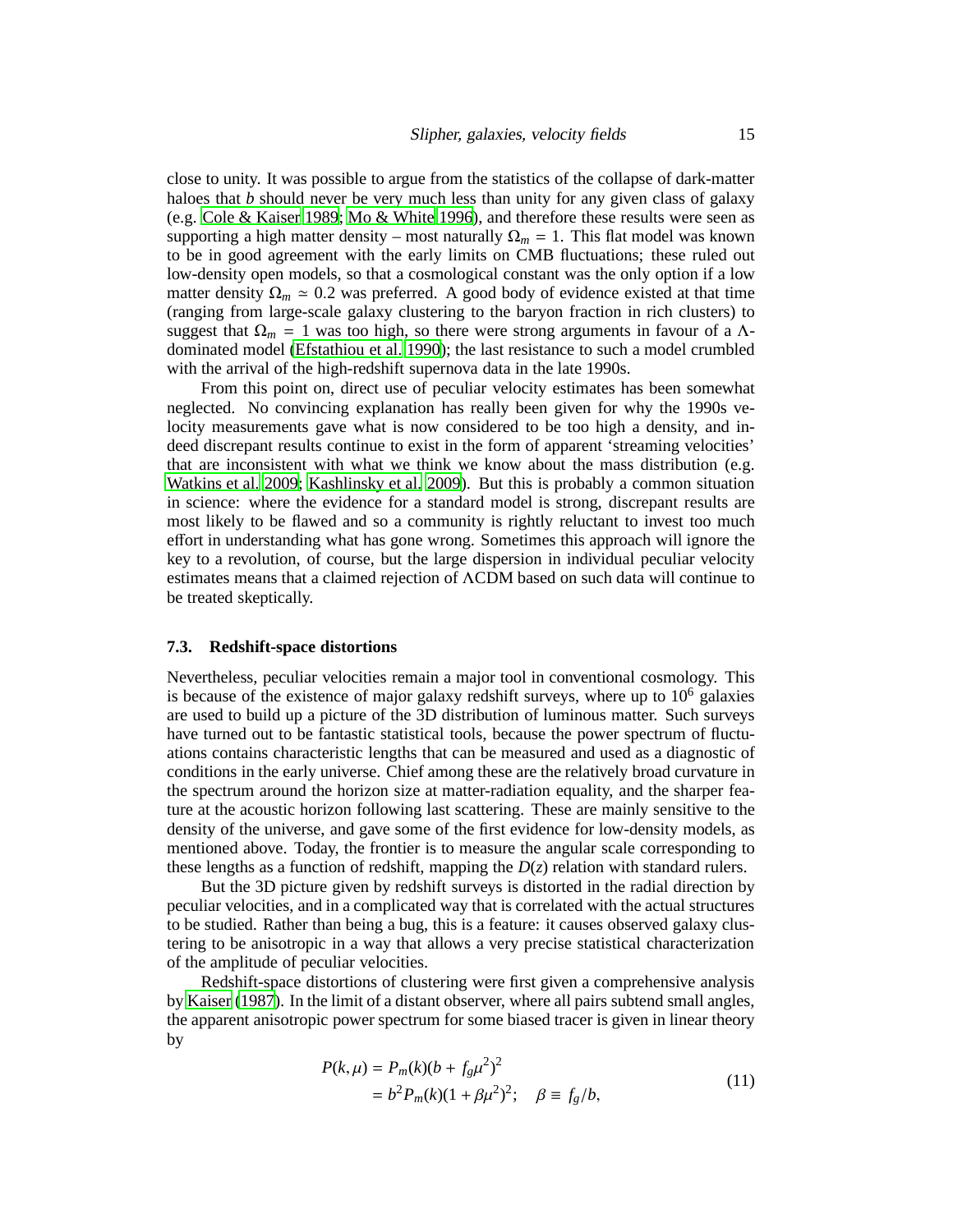

<span id="page-15-0"></span>Figure 6. Redshift-space clustering as measured in the GAMA survey, split by colour of galaxy, together with theoretical models allowing for different degrees of linear flattening and of the pairwise dispersion (red galaxies to the left; blue to the right). As expected, the higher-mass haloes hosting red galaxies give them a higher pairwise dispersion and a higher bias – thus a lower large-scale flattening.

where  $P_m(k)$  is the linear matter power spectrum,  $f_g$  is the desired growth factor,  $f_g \equiv$ *d* ln δ/*d* ln *a* and *b* is a linear bias parameter. It is common to find this model extended to allow for 'Fingers of God', in which the density field is convolved radially by random virialized velocities in haloes. Most usually an exponential pairwise velocity distribution is adopted, with rms  $\sigma_p$  (expressed as a length), leading to Lorenzian line-of-sight damping in Fourier space:

$$
P_s(k,\mu) = b^2 P(k)(1 + \beta \mu^2)^2 / (1 + k^2 \mu^2 \sigma_p^2 / 2).
$$
 (12)

The original derivation is only valid for small density fluctuations in the linear regime, but this expression has been used with some success inserting the non-linear real-space power spectrum of galaxies in place of  $b^2 P(k)$ .

An example of such modelling is shown in Figure [6,](#page-15-0) which presents preliminary results from the GAMA survey [\(Driver et al. 2011](#page-18-4)). Here we see the galaxy population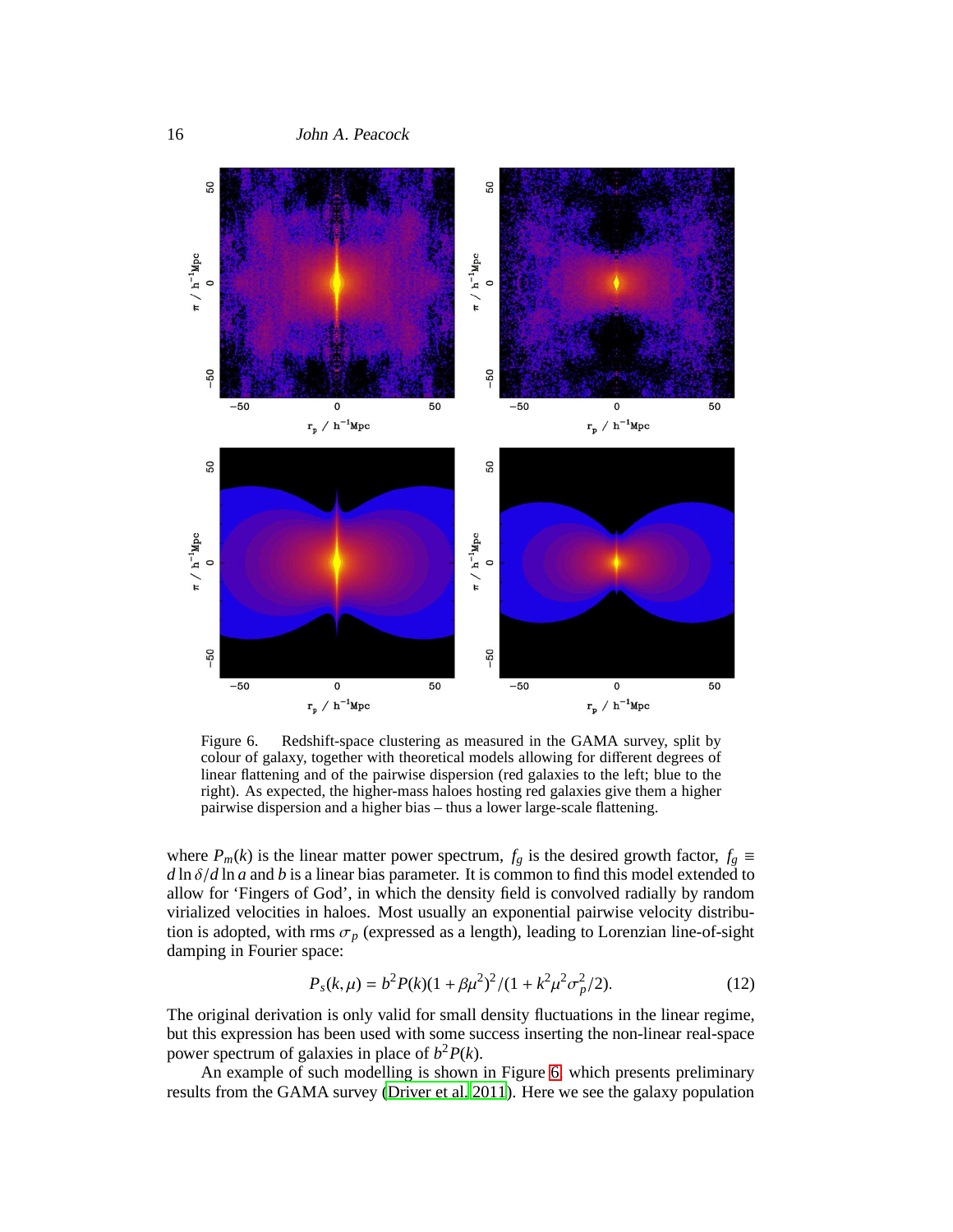split by colour, with the result that the red population shows larger fingers of God, and less pronounced large-scale flattening (a smaller value of  $\beta$ ). Both these results can be understood in terms of the typical mass of the dark-matter haloes hosting the galaxies: where this is larger, the small-scale velocity dispersion is larger and the large-scale clustering amplitude increases (which reduced  $\beta$ , since it is  $\propto 1/b$ ).

The bias parameter is hard to predict a priori, meaning that this method is unable to yield a direct measurement of the perturbation growth rate without additional assumptions. The way this is dealt with in practice is to realise that the real-space clustering amplitude of galaxies is observable, so that the bias can be measured if a model for the mass fluctuations is assumed. At the level of a consistency check, this can be a standard ΛCDM model taken from CMB and other data. A slightly more general way of putting this is to say that galaxy data determine  $b\sigma_8$ , where  $\sigma_8$  is the usual normalization measure of density fluctuations: the linear-theory extrapolated fractional rms variation when averaged in spheres of radius  $8 h^{-1}$  Mpc. Thus the slightly unlovely combination  $f_{\rho}(z)\sigma_8(z)$  can be measured in an approximately model-independent fashion. A compilation of recent estimates of this quantity is shown in Figure [7,](#page-16-0) which shows impressive consistency with the standard model, indicating that Einstein's relativistic theory of gravity can be verified at about the 5-10% level on scales  $\sim 10 - 30 h^{-1}$  Mpc over a wide range of cosmological time. This is hardly yet at the level of precision of solar-system tests, but this limit will in due course be brought down to the per cent level by future experiments such as ESA's Euclid satellite. This should be launched around 2020 [\(Laureijs et al. 2011](#page-19-25)), and will provide redshifts for around 50 million galaxies in a redshift band around  $z \approx 2$ , as opposed to current studies which are based on in total around one million galaxies in the smaller volume at  $z < 1$ .



<span id="page-16-0"></span>Figure 7. A plot of various measurements of the linear growth of density perturbations inferred from redshift-space distortions (see e.g. [Beutler et al. 2012](#page-18-5) for a compilation of the data). The solid line shows a default flat Λ-dominated model with  $\Omega_m = 0.25$  and  $\sigma_8 = 0.8$ , which matches the data very well (perhaps too well: 9 out of 10 measurements agree with the theory to within  $1\sigma$ ).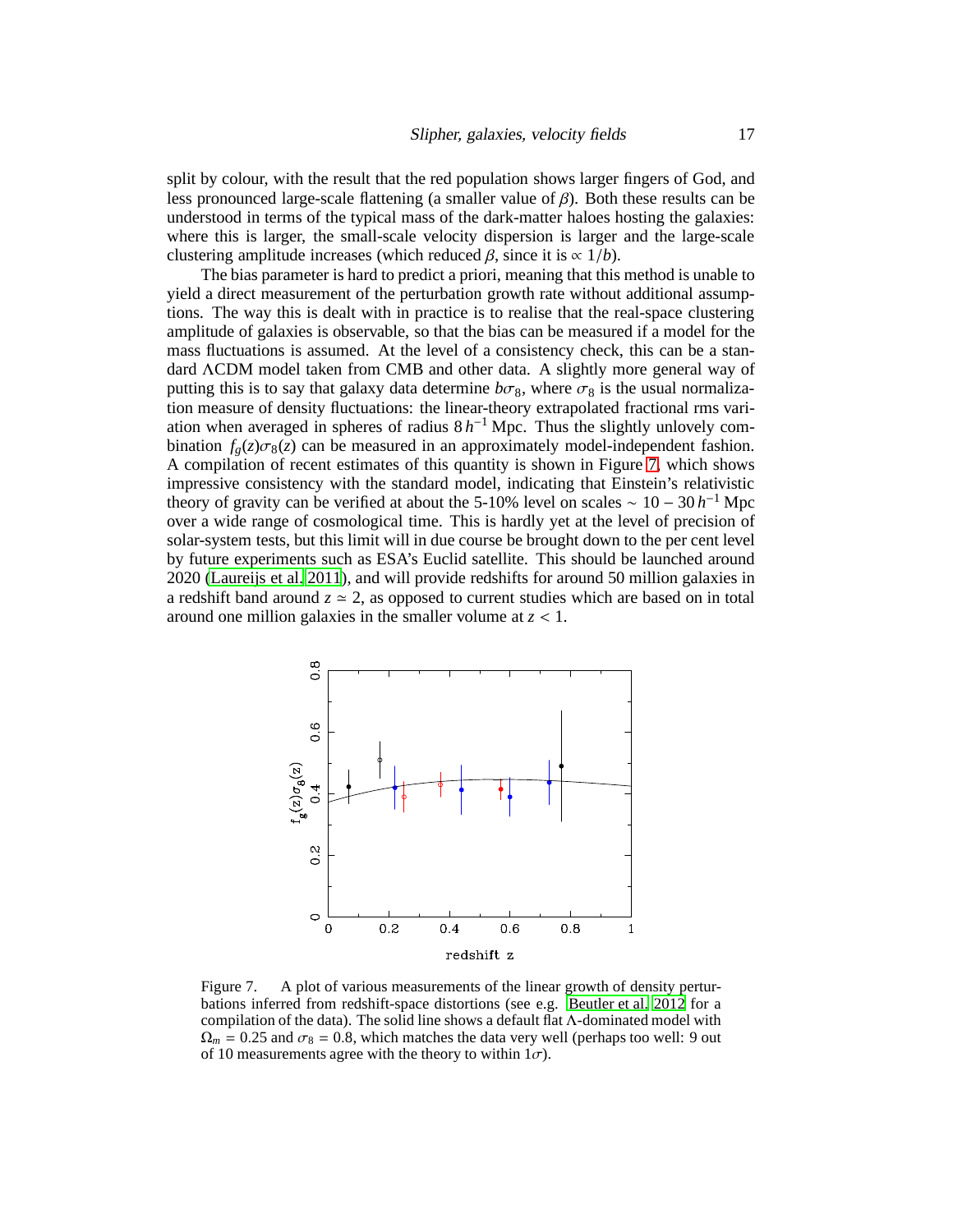### **8. Discussion and conclusions**

It is irresistible to speculate about how Slipher might feel were he able to hear us talk calmly of having measured a million galaxy redshifts, and how we plan to increase this number a hundredfold – when each of his measurements cost him several nights standing alone in the cold. But from the anecdotes aired at this meeting, one suspects he might not have been all that jealous, since he seems to have found a deep attraction in the basic process of observing. And it is undeniable that something is in danger of being lost as we pursue large-scale cosmology with an industrial efficiency; there are declining opportunities for young astronomers to work at telescopes and experience that sense of a mystical connection to the cosmos that comes from standing by a telescope in the dark under a clear sky. As the machines become larger, one way of retaining that sense of wonder is to remember the efforts of the pioneers.

And Slipher was a great pioneer; not simply through his instrumental virtuosity in achieving reliable velocities where others had failed, but through the clarity of reasoning he applied. Respect for what he did and did not claim can only be increased by the exercise presented here of analyzing his data as if the information was freshly available, and trying as best we can to rid the mind of modern preconceptions. At the depth to which he worked, and with the restrictions of sky coverage, it was hard for the signature of a general expansion to stand out. But it is hard not to wonder what would have happened if data for more southerly or even slightly more distant galaxies had been available; Slipher's comment in 1917 that generally positive velocities "... might suggest that the spiral nebulae are scattering. . . " suggests that he would have been open to the conclusion of a general expansion. As shown above, such a result can actually be obtained from Slipher's 1917 data (a  $>8\sigma$  detection of a non-zero mean velocity, even after allowance for the best-fitting Solar dipole), and the signal rises to  $14\sigma$  with the expanded dataset that Slipher gave freely to Eddington and others in 1923. It is more than a little surprising that no-one attempted to repeat Slipher's 1917 work with this expanded material, in which case Slipher could have been clearly established as the discoverer of the expanding universe.

Unlike Hubble and other workers from the 1920s, Slipher in 1917 lacked the theoretical prior of a predicted linear distance-redshift relation, which de Sitter only published the same year. Slipher was simply looking for a message that emerged directly from the data, and it is therefore all the more impressive that he was able to reach his beautiful 1917 conclusions concerning the motion of the Milky Way and the nature of spiral nebulae as similar stellar systems. But this is characteristic of Slipher's work: right from his early assertion that the velocity of M31 must be Doppler in origin, he was willing to stick his neck out and state firm conclusions when he believed that these were supported by the data. Rather than using hindsight to regret that he did not focus on the non-zero mean velocity of his data, we should look on with admiration at how much he was nevertheless able to learn from the observations he had gathered.

By adding distance data to existing velocities, [Hubble \(1929](#page-19-0)) claimed not only that the mean velocity was a redshift, but that redshift correlated linearly with distance. We have seen that Hubble was fortunate in a number of ways to have been able to make such a claim with the material to hand: (1) peculiar velocities are unusually low in the local volume; (2) his mean redshift was higher than Slipher's in 1917, despite the sample containing no greater velocities; (3) he included the LMC and SMC, which could be viewed as unjustified; (4) his distance estimates were flawed in two distinct ways. Also, Hubble considered from the outset only the hypothesis of a linear relation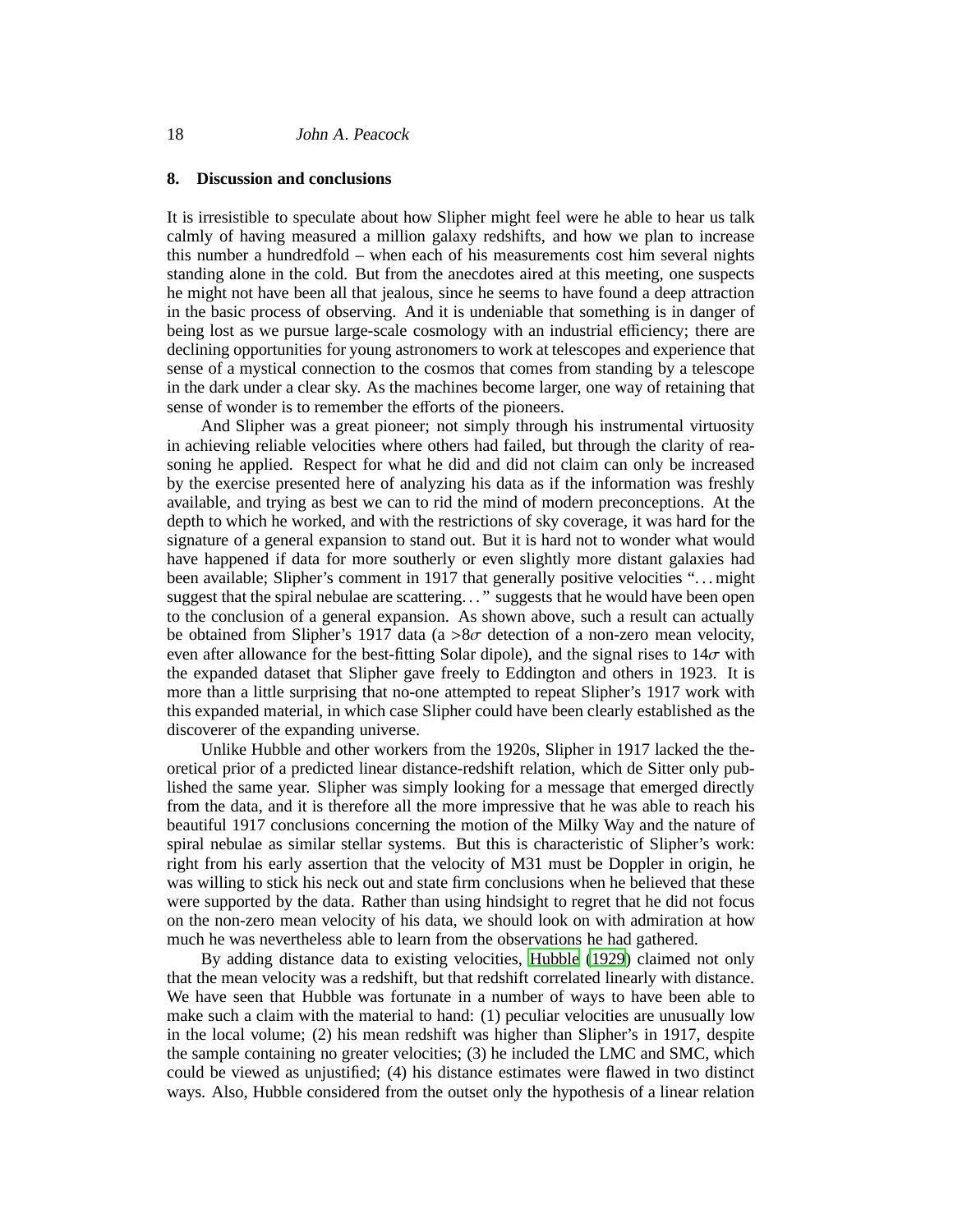between distance and redshift, and never asked how much his information added to the simple statement that the mean velocity was positive (which we have seen accounts for the majority of the statistical weight in his result). Hubble admitted that he was following up previous searches for a distance-redshift correlation, and these studies were explicitly motivated by the theoretical prior of the de Sitter effect. If this prediction had been absent in 1929, one wonders if claims of a linear distance-redshift relation would have been made at that time.

If the data in 1929 were really too shallow for a truly robust proof of a linear distance-redshift relation, when was this first seen unequivocally? Credit is often given to [Hubble & Humason](#page-19-26) [\(1931](#page-19-26)), who pushed the maximum velocity out to 20,000 km s<sup>−1</sup> – ten times what had been achieved by Slipher. But the distances used in that paper were based on the same unjustified assumption used by Lundmark in 1924: that galaxies could be treated as standard objects. Indeed, Hubble gives a pre-echo of this argument in his 1929 paper, referring to the large redshift of NGC7619. Because galaxies at these distances lacked any sort of well-justified distance estimates, one could imagine that the 1931 paper should have received a good deal of critical skepticism – but by this time a linear  $D(z)$  was already regarded as having been proved.

In fact, right through the 1980s, cosmology journals and conferences were treated to a continuing critique of a linear  $D(z)$  as deduced from galaxy data by Irving Segal (e.g. [Segal 1989](#page-19-27)). Segal made major contributions to quantum field theory, and could hardly be dismissed as a crank; the basic problem is that, even when calibrated dynamically as in the Tully-Fisher method, the scatter in galaxy properties is so large that getting distances to better than around 20% is not feasible. Thus it was only really in the 1990s, with HST extending the reach of Cepheids and SNe Ia giving accurate distances, that we could verify what had been generally assumed to be true since 1929/1931.

But if the work on the distance scale in the 1990s closed the chapter on the local distance-redshift relation that was begun in the 1920s, Slipher's other main legacy to modern cosmology remains as relevant as ever. The peculiar velocity field that he discovered has become one of the centrepieces of modern efforts to measure the nature of gravity on cosmological scales. Hence we have come full circle, from assuming the correctness of Einstein's relativistic gravity (and of the de Sitter solution in particular) to search for evidence of expansion in the 1920s, to the present-day use of data on peculiar velocities to tell us if the theory is correct. Slipher would probably have been happy to see things being done in this direction.

#### **References**

- <span id="page-18-0"></span>Bernstein, J., & Feinberg, G. (eds.) 1986, Cosmological constants: Papers in modern cosmology (Columbia University Press)
- <span id="page-18-2"></span>Bertschinger, E., & Dekel, A. 1989, Recovering the full velocity and density fields from largescale redshift-distance samples, ApJ, 336, L5
- <span id="page-18-5"></span>Beutler, F., Blake, C., Colless, M., Jones, D. H., Staveley-Smith, L., Poole, G. B., Campbell, L., Parker, Q., Saunders, W., & Watson, F. 2012, The 6dF Galaxy Survey:  $z \approx 0$  measurements of the growth rate and  $\sigma_8$ , MNRAS, 423, 3430
- <span id="page-18-3"></span>Cole, S., & Kaiser, N. 1989, Biased clustering in the cold dark matter cosmogony, MNRAS, 237, 1127
- <span id="page-18-1"></span>de Sitter, W. 1917, Einstein's theory of gravitation and its astronomical consequences. Third paper, MNRAS, 78, 3
- <span id="page-18-4"></span>Driver, S. P., et al. 2011, Galaxy and Mass Assembly (GAMA): survey diagnostics and core data release, MNRAS, 413, 971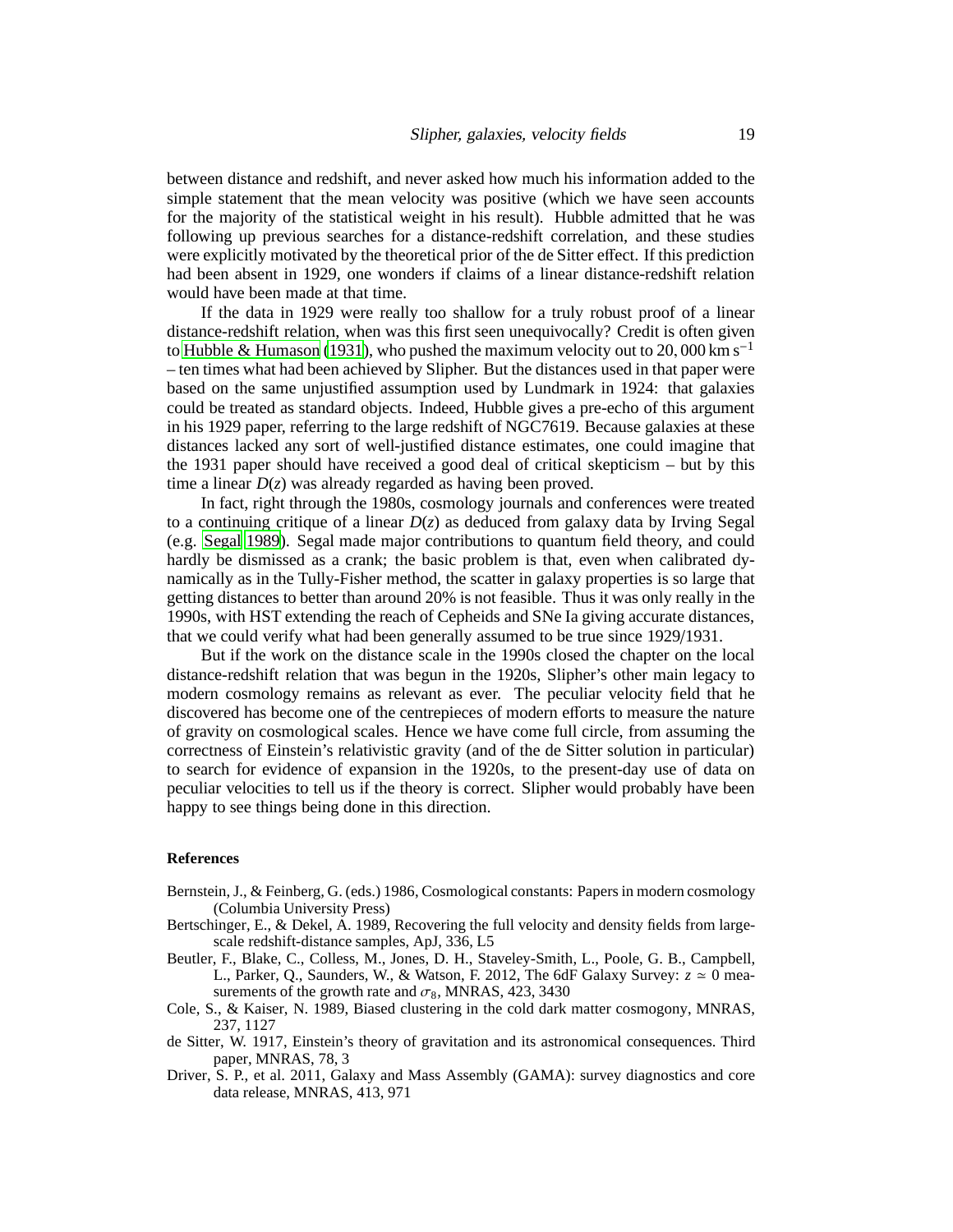<span id="page-19-5"></span>Eddington, A. S. 1923, The mathematical theory of relativity (Cambridge University Press)

- <span id="page-19-22"></span>Efstathiou, G., Sutherland, W. J., & Maddox, S. J. 1990, The cosmological constant and cold dark matter, Nat, 348, 705
- <span id="page-19-6"></span>Einstein, A. 1917, Kosmologische Betrachtungen zur allgemeinen Relativitätstheorie, Sitzungsberichte der Königlich Preußischen Akademie der Wissenschaften (Berlin), Seite 142-152., 142
- <span id="page-19-12"></span>Freedman, W. L., Madore, B. F., Gibson, B. K., Ferrarese, L., Kelson, D. D., Sakai, S., Mould, J. R., Kennicutt, R. C., Jr., Ford, H. C., Graham, J. A., Huchra, J. P., Hughes, S. M. G., Illingworth, G. D., Macri, L. M., & Stetson, P. B. 2001, Final Results from the Hubble Space Telescope Key Project to Measure the Hubble Constant, ApJ, 553, 47
- <span id="page-19-14"></span>Governato, F., Moore, B., Cen, R., Stadel, J., Lake, G., & Quinn, T. 1997, The Local Group as a test of cosmological models, New Astronomy, 2, 91
- <span id="page-19-26"></span>Hubble, E., & Humason, M. L. 1931, The Velocity-Distance Relation among Extra-Galactic Nebulae, ApJ, 74, 43
- <span id="page-19-0"></span>Hubble, E. P. 1929, A Relation between Distance and Radial Velocity among Extra-Galactic Nebulae, Proceedings of the National Academy of Science, 15, 168
- <span id="page-19-19"></span>Jain, B., & Khoury, J. 2010, Cosmological tests of gravity, Annals of Physics, 325, 1479
- <span id="page-19-7"></span>Janiak, A. 2004, Isaac Newton: Philosophical Writings (Cambridge University Press)
- <span id="page-19-24"></span>Kaiser, N. 1987, Clustering in real space and in redshift space, MNRAS, 227, 1
- <span id="page-19-23"></span>Kashlinsky, A., Atrio-Barandela, F., Kocevski, D., & Ebeling, H. 2009, A Measurement of Large-Scale Peculiar Velocities of Clusters of Galaxies: Technical Details, ApJ, 691, 1479
- <span id="page-19-17"></span>Lahav, O., Lilje, P. B., Primack, J. R., & Rees, M. J. 1991, Dynamical effects of the cosmological constant, MNRAS, 251, 128
- <span id="page-19-25"></span>Laureijs, R., Amiaux, J., Arduini, S., Auguères, J. ., Brinchmann, J., Cole, R., Cropper, M., Dabin, C., Duvet, L., Ealet, A., et al. 2011, Euclid Definition Study Report, ArXiv:1110.3193
- <span id="page-19-9"></span>Lemaître, G. 1927, Un Univers homogène de masse constante et de rayon croissant rendant compte de la vitesse radiale des n´ebuleuses extra-galactiques, Annales de la Societe Scietifique de Bruxelles, 47, 49
- <span id="page-19-10"></span>— 1931, Expansion of the universe, A homogeneous universe of constant mass and increasing radius accounting for the radial velocity of extra-galactic nebulae, MNRAS, 91, 483
- <span id="page-19-18"></span>Linder, E. V., & Cahn, R. N. 2007, Parameterized beyond-Einstein growth, Astroparticle Physics, 28, 481
- <span id="page-19-11"></span>Lundmark, K. 1924, The determination of the curvature of space-time in de Sitter's world, MNRAS, 84, 747
- <span id="page-19-21"></span>Mo, H. J., & White, S. D. M. 1996, An analytic model for the spatial clustering of dark matter haloes, MNRAS, 282, 347
- <span id="page-19-4"></span><span id="page-19-1"></span>Paddock, G. F. 1916, The Relation of the System of Stars to the Spiral Nebulae, PASP, 28, 109 Peebles, P. J. E. 1971, Physical cosmology (Princeton University Press)
- <span id="page-19-16"></span>— 1980, The large-scale structure of the universe (Princeton University Press)
- <span id="page-19-13"></span>Riess, A. G., Macri, L., Casertano, S., Lampeitl, H., Ferguson, H. C., Filippenko, A. V., Jha, S. W., Li, W., & Chornock, R. 2011, A 3% Solution: Determination of the Hubble Constant with the Hubble Space Telescope and Wide Field Camera 3, ApJ, 730, 119
- <span id="page-19-15"></span>Sandage, A. 1958, Current Problems in the Extragalactic Distance Scale., ApJ, 127, 513
- <span id="page-19-27"></span>Segal, I. E. 1989, Direct comparison of observed magnitude-redshift relations in complete galaxy samples with systematic predictions of alternative redshift-distance laws, MN-RAS, 237, 17
- <span id="page-19-20"></span>Sigad, Y., Eldar, A., Dekel, A., Strauss, M. A., & Yahil, A. 1998, IRAS versus POTENT Density Fields on Large Scales: Biasing Parameter and Omega, ApJ, 495, 516
- <span id="page-19-8"></span>Silberstein, L. 1924, The curvature of de Sitter's space-time derived from globular clusters, MNRAS, 84, 363
- <span id="page-19-2"></span>Slipher, V. M. 1913, The radial velocity of the Andromeda Nebula, Lowell Observatory Bulletin, 2, 56
- <span id="page-19-3"></span>— 1914, The detection of nebular rotation, Lowell Observatory Bulletin, 2, 66